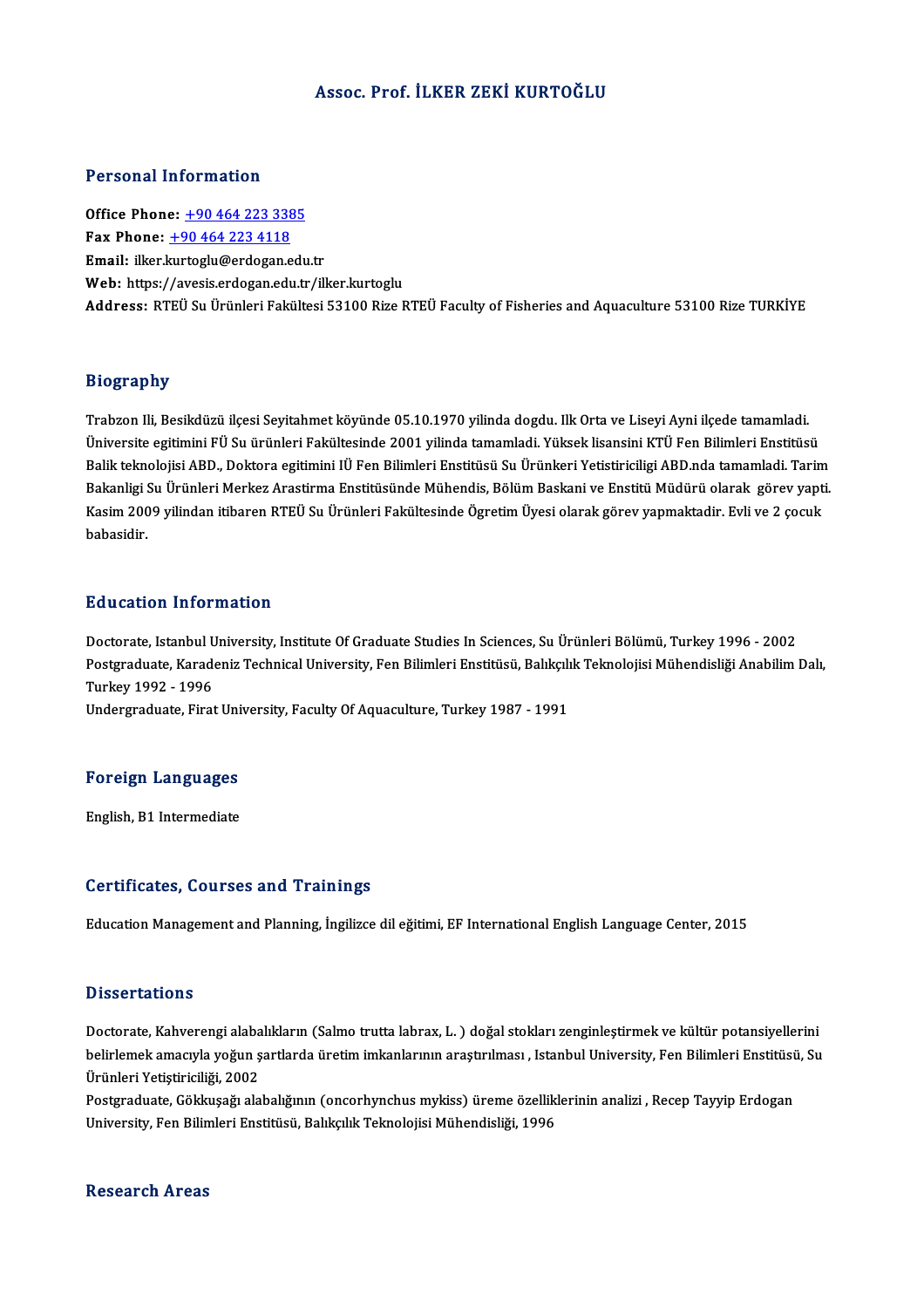Agricultural Sciences, Agriculture, Zootekni and Animal Nutrition, Feeds and Animal Feed, Animal Welfare, Behavior and<br>Ethigs Soofood, Aguagulture Agricultural Sciences, Agricul<br>Ethics, Seafood, Aquaculture

# Ethics, Seafood, Aquaculture<br>Academic Titles / Tasks

**Academic Titles / Tasks**<br>Associate Professor, Recep Tayyip Erdogan University, Su Ürünleri Fakültesi, Su Ürünleri Yetiştiriciliği Bölümü, 2019 -<br>Continues Associate I<br>Continues<br>Assistant B Associate Professor, Recep Tayyip Erdogan University, Su Ürünleri Fakültesi, Su Ürünleri Yetiştiriciliği Bölümü, 2019 -<br>Continues<br>Assistant Professor, Recep Tayyip Erdogan University, Su Ürünleri Fakültesi, Su Ürünleri Yet

Contin<br>Assist<br>2019 Assistant Professor, Recep Tayyip Erdogan University, Su Ürünleri Fakültesi, Su Ürünleri Yetiştiriciliği Bölümü, 2018 -<br>2019<br>Assistant Professor, Recep Tayyip Erdogan University, Su Ürünleri Fakültesi, Su Ürünleri Yetiştir

2019<br>Assist<br>2018<br>Pesee Assistant Professor, Recep Tayyip Erdogan University, Su Ürünleri Fakültesi, Su Ürünleri Yetiştiriciliği Bölümü, 2009 -<br>2018<br>Research Assistant, Karadeniz Technical University, Fen Bilimleri Enstitüsü, Balıkçılık Teknoloji

2018<br>Research Assistant, Karadeniz Technical University, Fen Bilimleri Enstitüsü, Balıkçılık Teknolojisi Mühendisliği Bölümü,<br>1995 - 1999

### Academic and Administrative Experience

Vice Dean, Recep Tayyip Erdogan University, Su Ürünleri Fakültesi, Su Ürünleri Yetiştiriciliği Bölümü, 2021 - Continues

#### Courses

Courses<br>SUR421 AQUACULTURE OF THE NEW SPECIES, Undergraduate, 2020 - 2021<br>Sturgeon Culture, Restangduate, 2015 - 2016 SUR421 AQUACULTURE OF THE NEW SPECIE:<br>Sturgeon Culture, Postgraduate, 2015 - 2016<br>Freek Weter Eisk Culture, Undergraduate, 201 SUR421 AQUACULTURE OF THE NEW SPECIES, Undergraduate, 2015 - 2016<br>Sturgeon Culture, Postgraduate, 2015 - 2016<br>Fresh Water Fish Culture, Undergraduate, 2016 - 2017<br>Su Ürünleri Tesislerinin Prejalandirilmesi, Undergradua Sturgeon Culture, Postgraduate, 2015 - 2016<br>Fresh Water Fish Culture, Undergraduate, 2016 - 2017<br>Su Ürünleri Tesislerinin Projelendirilmesi, Undergraduate, 2015 - 2016<br>Aguagulture of the marine fish Undergraduate, 2015 - 2 Fresh Water Fish Culture, Undergraduate, 2016 - 2017<br>Su Ürünleri Tesislerinin Projelendirilmesi, Undergraduate, 20<br>Aquaculture of the marine fish, Undergraduate, 2015 - 2016 Aquaculture of the marine fish, Undergraduate, 2015 - 2016<br>Advising Theses

Advising Theses<br>KURTOĞLU İ. Z. , Sibirya Mersin balığı (Acipenser baeri)'nın Doğu Karadeniz bölgesi şartlarında yetiştiricilik<br>Perfermansının belirlenmesi, Bestaradusta KAlı(Student), 2012 rra viering "riesses"<br>KURTOĞLU İ. Z. , Sibirya Mersin balığı (Acipenser baeri)'nın Doğu<br>performansının belirlenmesi, Postgraduate, K.Ak(Student), 2013<br>KURTOĞLU İ. Z. , The esenemisel and technelesisel performanse KURTOĞLU İ. Z. , Sibirya Mersin balığı (Acipenser baeri)'nın Doğu Karadeniz bölgesi şartlarında yetiştiricilik<br>performansının belirlenmesi, Postgraduate, K.Ak(Student), 2013<br>KURTOĞLU İ. Z. , The economical and technologica performansının belirlenmesi, Postgraduate, K.<br>KURTOĞLU İ. Z. , The economical and technolc<br>Coast, Postgraduate, P.Ştefan(Student), 2011

# Articles Published in Journals That Entered SCI, SSCI and AHCI Indexes

- I. Short-termExposure to Bisphenol A (BPA) as a Plastic Precursor: Hematological and Behavioral Effects on Oncorhynchus mykiss and Vimba vimba MİNAZM.,ERA.,AKK.,Nane I.D. , İPEKZ.Z. ,KURTOĞLUİ.Z. ,KAYIŞ Ş. Effects on Oncorhynchus mykiss and Vimba vimba<br>MİNAZ M., ER A., AK K., Nane I. D. , İPEK Z. Z. , KURTOĞLU İ. Z. , KAYIŞ Ş.<br>WATER AIR AND SOIL POLLUTION, vol.233, no.4, 2022 (Journal Indexed in SCI)<br>TO WHAT EXTENT DOES TEMP
- II. TO WHAT EXTENT DOES TEMPERATURE AFFECT SEX RATIO IN RED CHERRY SHRIMP, NEOCARIDINA WATER AIR AND SOIL POLLUTION, vol.233, no.4, 2022 (Journal Indexed in SCI)<br>TO WHAT EXTENT DOES TEMPERATURE AFFECT SEX RATIO IN RED CHI<br>DAVIDI? THE SCENARIO GLOBAL WARMING TO OFFSPRING SEX RATIO<br>SEREZLI R. Atelar M. S., HAM DAVIDI? THE SCENARIO GLOBAL WARMING TO OFFSPRING SEX RATIO SEREZLI R., Atalar M. S., HAMZACEBI S., Kurtoglu I.Z., Yandi I. FRESENIUS ENVIRONMENTAL BULLETIN, vol.26, no.12, pp.7575-7579, 2017 (Journal Indexed in SCI) SEREZLI R., Atalar M. S. , HAMZAÇEBI S., Kurtoglu I. Z. , Yandi I.<br>FRESENIUS ENVIRONMENTAL BULLETIN, vol.26, no.12, pp.7575-7579, 2017 (Journal Indexed in SCI)<br>III. DETERMINATION OF PROBABLE REPRODUCTION SEASON OF INDIVIDU
- FRESENIUS ENVIRONMENTAL BULLETIN, vol.26, no.12, pp.7575-7579, 2017 (Journal Indexed in SCI)<br>DETERMINATION OF PROBABLE REPRODUCTION SEASON OF INDIVIDUALLY TAGGED SIBERIAN,<br>ACIPENSER BAERII, AND DIAMOND, A-GUELDENSTAEDTII, DETERMINATION OF PROBABLE REPRODUCTION SEASON OF INDIVIDUALLY TAGGED SIBERIAN,<br>ACIPENSER BAERII, AND DIAMOND, A-GUELDENSTAEDTII, STURGEON BROODSTOCK, WHICH ARE<br>NEWLY RISED, VIA STEROID HORMONES, HAEMATOLOGICAL CHANGES AND ACIPENSER BAERII, AND DIAMOND, A-GUELDENSTAEDTII, STURGEON BROODSTOCK, WHICH ARE NEWLY RISED, VIA STEROID HORMONES, HAEMATOLOGICAL CHANGES AND ULTRASOUND IMAGERY<br>Kubra A., Kurtoglu I. Z.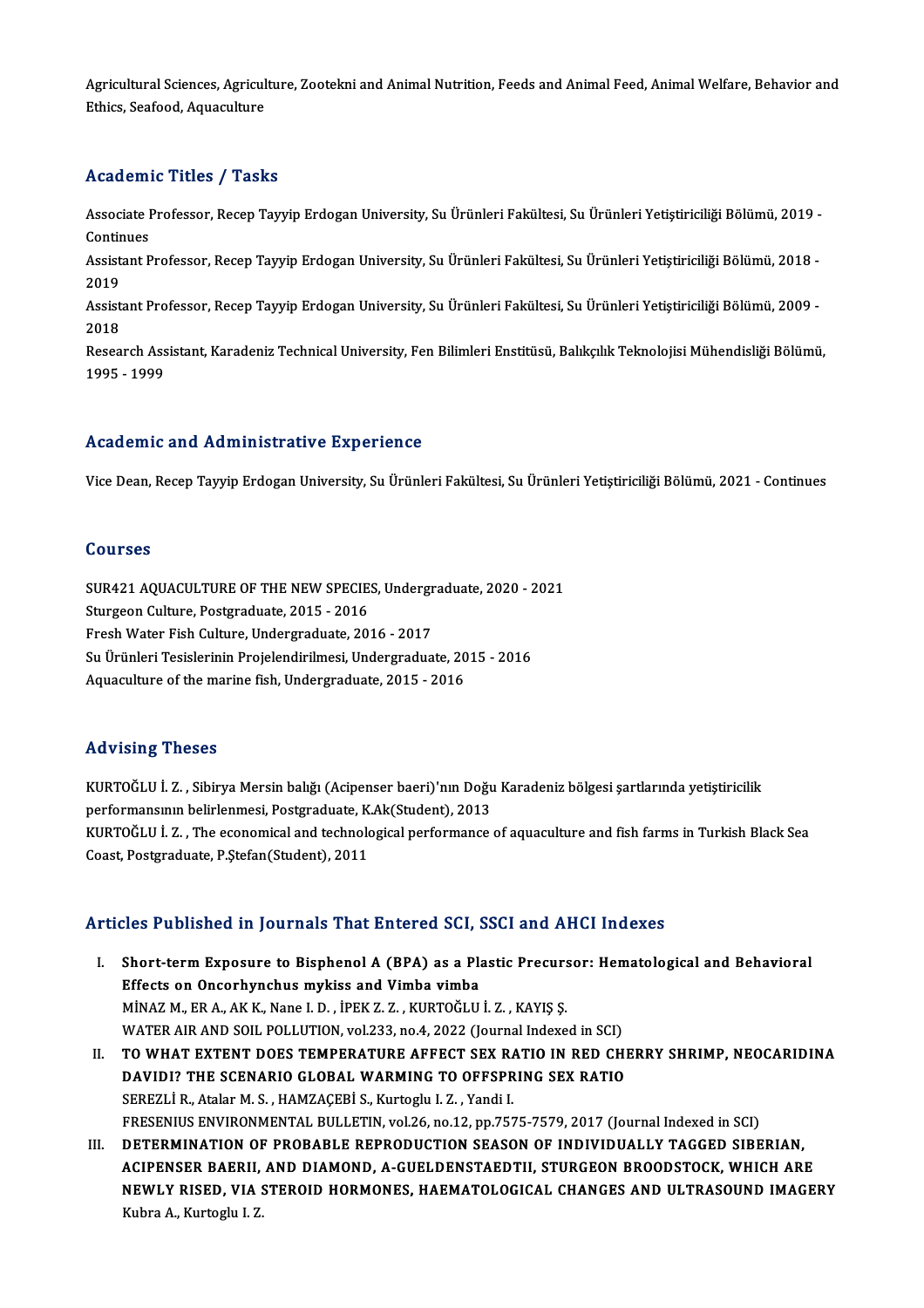FRESENIUS ENVIRONMENTAL BULLETIN, vol.26, no.10, pp.6166-6174, 2017 (Journal Indexed in SCI)<br>HAZELNUT MEAL AS A PROTEIN SOURCE IN RUSSIAN STURCEON (Asinoneor sueldenstaed

FRESENIUS ENVIRONMENTAL BULLETIN, vol.26, no.10, pp.6166-6174, 2017 (Journal Indexed in SCI)<br>IV. HAZELNUT MEAL AS A PROTEIN SOURCE IN RUSSIAN STURGEON (Acipenser gueldenstaedtii FRESENIUS ENVIRONMEN<br>HAZELNUT MEAL AS A<br>BRANDT, 1833) DIETS HAZELNUT MEAL AS A PROTEIN S<br>BRANDT, 1833) DIETS<br>Karabulut H. A. , Kurtoglu I. Z. , Altas S.<br>ERESENIUS ENVIDONMENTAL BIJLET

BRANDT, 1833) DIETS<br>Karabulut H. A. , Kurtoglu I. Z. , Altas S.<br>FRESENIUS ENVIRONMENTAL BULLETIN, vol.26, pp.1554-1559, 2017 (Journal Indexed in SCI) Karabulut H. A. , Kurtoglu I. Z. , Altas S.<br>FRESENIUS ENVIRONMENTAL BULLETIN, vol.26, pp.1554-1559, 2017 (Journal Indexed in SCI)<br>V. THE EFFECT OF RED PEPPER TO ADD INTO COMMERCIAL TROUT FEED ON GROWTH PERFORMANCE<br>AND MEAT

- FRESENIUS ENVIRONMENTAL BULLETIN, vol.26, pp.1554-1559, 2017 (Journal<br>THE EFFECT OF RED PEPPER TO ADD INTO COMMERCIAL TROUT FEE<br>AND MEAT QUALITY OF RAINBOW TROUT (ONCORHYNCHUS MYKISS)<br>Karabulut H. Kurtaglu I. 7 THE EFFECT OF RED PE<br>AND MEAT QUALITY OF<br>Karabulut H., Kurtoglu I. Z.<br>EPESENIUS ENVIRONMEN' AND MEAT QUALITY OF RAINBOW TROUT (ONCORHYNCHUS MYKISS)<br>Karabulut H., Kurtoglu I. Z.<br>FRESENIUS ENVIRONMENTAL BULLETIN, vol.26, no.12, pp.7473-7477, 2017 (Journal Indexed in SCI) Karabulut H., Kurtoglu I. Z.<br>FRESENIUS ENVIRONMENTAL BULLETIN, vol.26, no.12, pp.7473-7477, 2017 (Journal Indexed in SCI)<br>VI. HISTOPATHOLOGY OF RAINBOW TROUT (Oncorhynchus mykiss) AND STURGEON (Acipenser baerii)<br>EXPOSE
- FRESENIUS ENVIRONMENTAL BULLETIN, vol.26, no.12, pp.7473-<br>HISTOPATHOLOGY OF RAINBOW TROUT (Oncorhynchus n<br>EXPOSED TO SUBLETHAL CONCENTRATIONS OF CEMENT<br>VURTOČLU I 7 VAVIS S. AV V. Conceglu S. Duggun A. Hlutes G HISTOPATHOLOGY OF RAINBOW TROUT (Oncorhynchus mykiss<br>EXPOSED TO SUBLETHAL CONCENTRATIONS OF CEMENT<br>KURTOĞLU İ. Z., KAYIŞ Ş., AK K., Gencoglu S., Duzgun A., Ulutas G., ER A.<br>ERESENIUS ENVIRONMENTAL PIILLETIN YOL25 no.9 nn 2 EXPOSED TO SUBLETHAL CONCENTRATIONS OF CEMENT<br>KURTOĞLU İ. Z. , KAYIŞ Ş., AK K., Gencoglu S., Duzgun A., Ulutas G., ER A.<br>FRESENIUS ENVIRONMENTAL BULLETIN, vol.25, no.9, pp.3523-3527, 2016 (Journal Indexed in SCI)
- VII. ACUTE TOXICITY OF AMMONIA AND NITRITE TO ANGEL FISH (Pterophyllum scalare, Liechtenstein FRESENIUS ENVIRONMENTAL BULLETIN, vol.25, no.9, pp.3523-35<br>ACUTE TOXICITY OF AMMONIA AND NITRITE TO ANGEL FI<br>1823) AND THE EFFECT OF ERYTHROCYTE MORPHOLOGY<br>Sergeli B. Kügülağtas A. Kurtaglu L.7. ACUTE TOXICITY OF AMMONIA AN<br>1823) AND THE EFFECT OF ERYTI<br>Serezli R., Küçükağtaş A., Kurtoglu I. Z.<br>ERESENIUS ENVIRONMENTAL BIJ LET Serezli R., Küçükağtaş A., Kurtoglu I. Z.<br>FRESENIUS ENVIRONMENTAL BULLETIN, vol.25, no.8, pp.3119-3124, 2016 (Journal Indexed in SCI) Serezli R., Küçükağtaş A., Kurtoglu I. Z.<br>FRESENIUS ENVIRONMENTAL BULLETIN, vol.25, no.8, pp.3119-3124, 2016 (Journal Indexed in SCI)<br>VIII. Investigation of mucus obtained from different fish species on the acute pain indu

FRESENIUS ENVIRONMEN<br>Investigation of mucus<br>incision in paw of rats<br>Cetin N. SIU EVMAN B. KI

Investigation of mucus obtained from different fish species on the acute pain induced with scalpel<br>incision in paw of rats<br>Cetin N., SULEYMAN B., KUYRUKLUYILDIZ U., Nalkiran H., KIRAN A., GENCOGLU S., DUZGUN A., Kurtoglu I **incision in paw<br>Cetin N., SULEYMA<br>O., Gul M. A. , et al.<br>EXPERIMENTAL A** Cetin N., SULEYMAN B., KUYRUKLUYILDIZ U., Nalkiran H., KIRAN A., GENCOGLU S<br>O., Gul M. A. , et al.<br>EXPERIMENTAL ANIMALS, vol.65, no.1, pp.77-85, 2016 (Journal Indexed in SCI)<br>Characterization and inhibition studies of sarb

O., Gul M. A. , et al.<br>EXPERIMENTAL ANIMALS, vol.65, no.1, pp.77-85, 2016 (Journal Indexed in SCI)<br>IX. Characterization and inhibition studies of carbonic anhydrase from gill of Russian Sturgeon Fish<br>Corinanser sueldenstae EXPERIMENTAL ANIMALS, vol.6<br>Characterization and inhibiti<br>(Acipenser gueldenstaedtii)<br>Dincar B. Eltingi A. B., AKVUZ C. Characterization and inhibition studies o<br>(Acipenser gueldenstaedtii)<br>Dincer B., Ekinci A. P. , AKYUZ G., Kurtoglu I. Z.<br>JOUPMAL OF ENZYME INHIPITION AND MEDI

(Acipenser gueldenstaedtii)<br>Dincer B., Ekinci A. P. , AKYUZ G., Kurtoglu I. Z.<br>JOURNAL OF ENZYME INHIBITION AND MEDICINAL CHEMISTRY, vol.31, no.6, pp.1662-1665, 2016 (Journal<br>Indoved in SCD. Dincer B., Ekinci<br>JOURNAL OF EN<br>Indexed in SCI)<br>Evaluation of JOURNAL OF ENZYME INHIBITION AND MEDICINAL CHEMISTRY, vol.31, no.6, pp.1662-1665, 2016 (Journal<br>Indexed in SCI)<br>X. Evaluation of Antibacterial Activity of Green Tea (Camellia sinensis L.) Seeds Against Some Fish<br>Pathagang

- Indexed in SCI)<br>Evaluation of Antibacterial Activity of Green Tea (Camellia sine)<br>Pathogens in Rainbow Trout (Oncorhynchus mykiss, Walbaum)<br>Paran H. Gifta G. En A. Kasa Ö. Kurtaglu L.Z., Kavia S. Pathogens in Rainbow Trout (Oncorhynchus mykiss, Walbaum)<br>Boran H., Cıftcı C., Er A., Kose Ö., Kurtoglu I. Z., Kayis S. TURKISH JOURNAL OF FISHERIES AND AQUATIC SCIENCES, vol.15, no.1, pp.49-57, 2015 (Journal Indexed in SCI) Boran H., Ciftci C., Er A., Kose Ö., Kurtoglu I. Z., Kayis S.<br>TURKISH JOURNAL OF FISHERIES AND AQUATIC SCIENCES, vol.15, no.1, pp.49-57, 2015 (Journal Short-term Storage of Salmo coruhensis Sperm<br>SAHIN T. KURTOČLU I. Z. SO
- TURKISH JOURNAL OF FISHERIES AND AQUA<br>Quantitative Characteristics and Short-t<br>SAHİN T., KURTOĞLU İ. Z. , Sonay F. D. , AK K.<br>ISRAELLIQURNAL OF AQUACULTURE RAMIN Quantitative Characteristics and Short-term Storage of Salmo coruhensis Sper<br>SAHİN T., KURTOĞLU İ. Z. , Sonay F. D. , AK K.<br>ISRAELI JOURNAL OF AQUACULTURE-BAMIDGEH, vol.65, 2013 (Journal Indexed in SCI)<br>The Effects of Diff SAHİN T., KURTOĞLU İ. Z. , Sonay F. D. , AK K.<br>ISRAELI JOURNAL OF AQUACULTURE-BAMIDGEH, vol.65, 2013 (Journal Indexed in SCI)<br>XII. The Effects of Different Dosage of Kefir with Different Durations on Growth Performance
- ISRAELI JOURNAL OF AQUACULTURE-BAMIDGEH, vol.65, 2013 (Journal Indexed in SCI)<br>The Effects of Different Dosage of Kefir with Different Durations on Growth Performal<br>Antioxidant System in the Blood and Liver Tissues of Coru The Effects of Different Dosage of Kefir with Different Durations on Growth Pe<br>Antioxidant System in the Blood and Liver Tissues of Coruh Trout (Salmo corul<br>CAN E., KURTOĞLU İ. Z. , BENZER F., ERİŞİR M., Kocabas M., KIZAK Antioxidant System in the Blood and Liver Tissues of Coruh Trout (Salmo coruhensis)<br>CAN E., KURTOĞLU İ. Z. , BENZER F., ERİŞİR M., Kocabas M., KIZAK V., KAYİM M., Celik H. T.<br>TURKISH JOURNAL OF FISHERIES AND AQUATIC SCIENC CAN<br>TURI<br>SCI)<br>Spor TURKISH JOURNAL OF FISHERIES AND AQUATIC SCIENCES, vol.12, no.2, pp.277-283, 2<br>SCI)<br>XIII. Sperm characteristics of wild European flounder (Platichthys flesus luscus)<br>SAHIN T. CÜNES E. AVDIN L. KURTOČLU L.7
- SCI)<br>XIII. Sperm characteristics of wild European flounder (Platichthys flesus luscus)<br>ŞAHİN T., GÜNEŞ E., AYDIN İ., KURTOĞLU İ. Z. ISRAELI JOURNAL OF AQUACULTURE-BAMIDGEH, vol.64, pp.1-5, 2012 (Journal Indexed in SCI) \$AHİN T., GÜNEŞ E., AYDIN İ., KURTOĞLU İ. Z.<br>ISRAELI JOURNAL OF AQUACULTURE-BAMIDGEH, vol.64, pp.1-5, 2012 (Journal Indexed in SCI)<br>XIV. Evaluating the Growth Performance of Native Stream Trout (Salmo trutta) in North

# ISRAELI JOURNAL OF<br>Evaluating the Grov<br>Culture Conditions<br>Karabulut H. VANDI İ Evaluating the Growth Performance of Native Stream Tr<br>Culture Conditions<br>Karabulut H., YANDI İ., KURTOĞLU İ. Z. , TURAN D., SENOGLU B.<br>JOUPNAL OF ANIMAL AND VETERINARY ADVANCES vol 11. no

Culture Conditions<br>Karabulut H., YANDI İ., KURTOĞLU İ. Z. , TURAN D., SENOGLU B.<br>JOURNAL OF ANIMAL AND VETERINARY ADVANCES, vol.11, no.1, pp.152-157, 2012 (Journal Indexed in SCI)<br>Stimulating stungeon eongonyation and robo

Karabulut H., YANDI İ., KURTOĞLU İ. Z. , TURAN D., SENOGLU B.<br>JOURNAL OF ANIMAL AND VETERINARY ADVANCES, vol.11, no.1, pp.152-157, 2012 (Journal Indexed in SCI)<br>XV. Stimulating sturgeon conservation and rehabilitation **JOURNAL OF ANIMAL AN<br>Stimulating sturgeon c<br>projects (2006-2009)**<br>Althulut B. Zengin M. Gift Stimulating sturgeon conservation and rehabilitation measures in Turkey: an overview on major<br>projects (2006-2009)<br>Akbulut B., Zengin M., Ciftci Y., Tiril S. U. , MEMİŞ D., Alkan A., çakmak E., KURTOĞLU İ. Z. , Aydın İ., Ü

projects (2006-2009)<br>Akbulut B., Zengin M., Ciftci Y., Tiril S. U. , MEMİŞ D., Alkan A., çakmak E., KURTOĞLU İ. Z. , Aydın İ., Üstündağ E., et al.<br>JOURNAL OF APPLIED ICHTHYOLOGY, vol.27, no.2, pp.415-419, 2011 (Journal Ind

XVI. Economic Analysis and Sustainability of Turkish Marine Hatcheries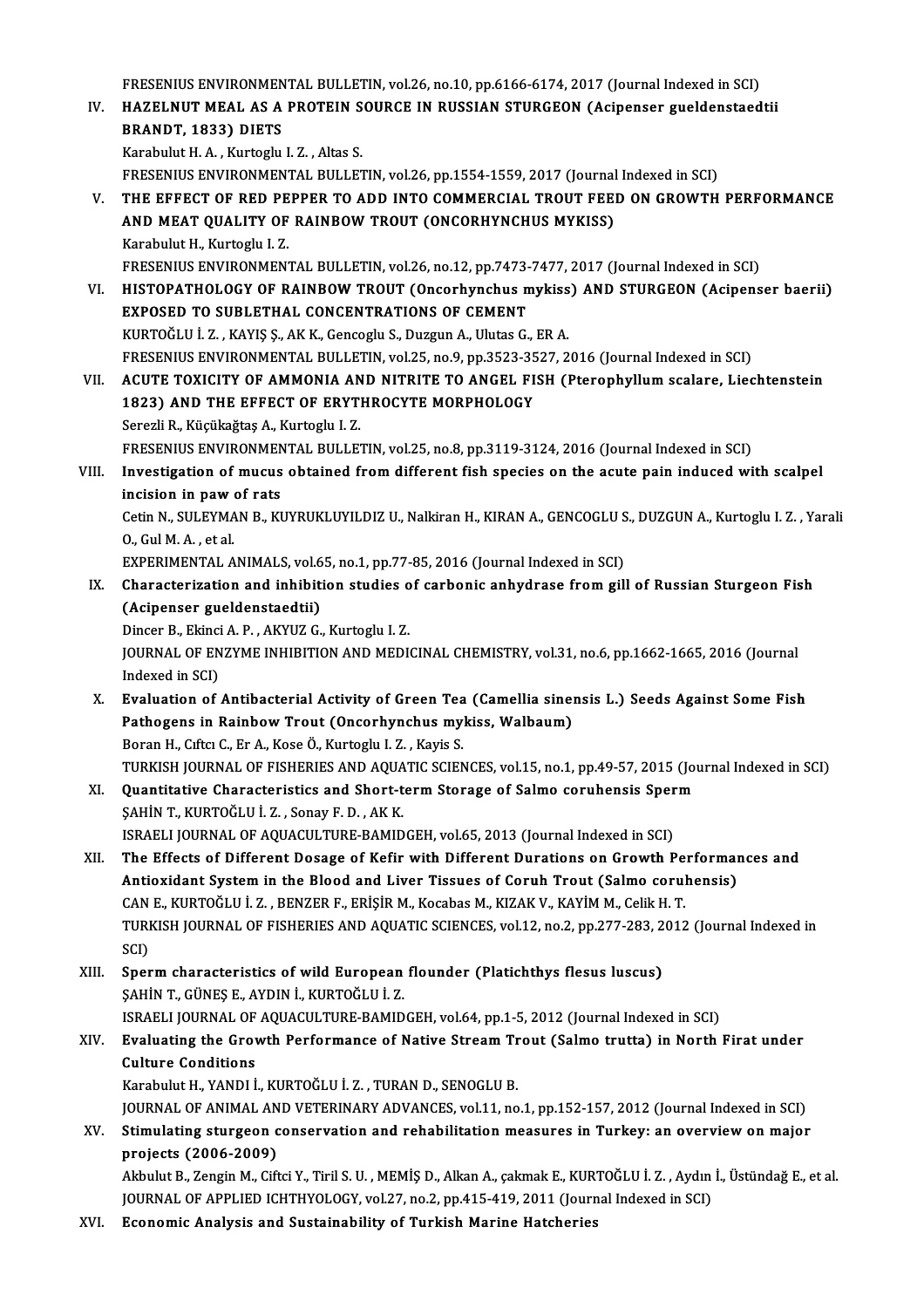KURTOĞLUİ.Z. ,KucukH.,ALKANA.,ÖZDEMİRA.

KURTOĞLU İ. Z. , Kucuk H., ALKAN A., ÖZDEMİR A.<br>TURKISH JOURNAL OF FISHERIES AND AQUATIC SCIENCES, vol.10, no.4, pp.513-521, 2010 (Journal Indexed in KUR'<br>TURI<br>SCI)

# Articles Published in Other Journals

rticles Published in Other Journals<br>I. The Effects of Kefir Usage for Probiotic Purpose on Growth Performance of Brook Trout (Salvelinus<br>fontinalia) The Effects<br>The Effects<br>fontinalis) The Effects of Kefir Usage for Probiotic Purp<br>fontinalis)<br>ARIMAN KARABULUT H., KURTOĞLU İ. Z. , KÖSE Ö.<br>JOUPMAL OF ACRICULTURAL SCIENCE vol 10 no 1

fontinalis)<br>ARIMAN KARABULUT H., KURTOĞLU İ. Z. , KÖSE Ö.<br>JOURNAL OF AGRICULTURAL SCIENCE, vol.10, no.11, pp.101-110, 2018 (Journal Indexed in ESCI)

ARIMAN KARABULUT H., KURTOĞLU İ. Z. , KÖSE Ö.<br>JOURNAL OF AGRICULTURAL SCIENCE, vol.10, no.11, pp.101-110, 2018 (Journal Indexed in ESCI)<br>II. The Effects of Kefir Usage for Probiotic Purpose on Growth Performance of Bro **JOURNAL OF**<br>The Effects<br>fontinalis)<br>ARIMAN KA The Effects of Kefir Usage for Probiotic Purp<br>fontinalis)<br>ARIMAN KARABULUT H., KURTOĞLU İ. Z. , KÖSE Ö.<br>The Effects of Kofir Hasge for Probiotic Purpese of

fontinalis)<br>ARIMAN KARABULUT H., KURTOĞLU İ. Z. , KÖSE Ö.<br>The Effects of Kefir Usage for Probiotic Purpose on Growth Performance of Brook Trout (Salvelinus fontinalis),<br>vel 10, no.11, np.101, 110, 2018 (Refereed Journals o ARIMAN KARABULUT H., KURTOĞLU İ. Z. , KÖSE Ö.<br>The Effects of Kefir Usage for Probiotic Purpose on Growth Performance<br>vol.10, no.11, pp.101-110, 2018 (Refereed Journals of Other Institutions)<br>The Effects of Different Feedin The Effects of Kefir Usage for Probiotic Purpose on Growth Performance of Brook Trout (Salvelinus fontinalis)<br>vol.10, no.11, pp.101-110, 2018 (Refereed Journals of Other Institutions)<br>III. The Effects of Different Feeding

# vol.10, no.11, pp.101-110, 2018 (Refereed Journals of Other Institutions)<br>The Effects of Different Feeding Rates on Growth Performance a<br>Trout (Oncorhynchus mykiss)<br>ARIMAN KARABULUT H., Senoglu B., KURTOĞLU İ. Z. The Effects of Different Feeding Rates on Grov<br>Trout (Oncorhynchus mykiss)<br>ARIMAN KARABULUT H., Senoglu B., KURTOĞLU İ. Z.<br>JOUPNAL OF ACRICULTURAL SCIENCE vel 10 no 7 .

JOURNAL OF AGRICULTURAL SCIENCE, vol.10, no.7, pp.19-25, 2018 (Refereed Journals of Other Institutions)

# ARIMAN KARABULUT H., Senoglu B., KURTOĞLU İ. Z.<br>JOURNAL OF AGRICULTURAL SCIENCE, vol.10, no.7, pp.19-25, 2018 (Refereed Journals of Other Instit<br>IV. Karadeniz Alabalığının (Salmo trutta labrax L.) Yetiştiriciliği ve Ba JOURNAL OF AGRICULTURAL S<br>Karadeniz Alabalığının (Salı<br>KURTOĞLU İ. Z. , Çelikkale M. S.<br>Anadalu Gaura ve Hauyangılu E Karadeniz Alabalığının (Salmo trutta labrax L.) Yetiştiriciliği ve Balıklandırma Potansiyeli<br>KURTOĞLU İ. Z. , Çelikkale M. S.<br>Anadolu Çevre ve Hayvancılık Bilimleri Dergisi (AÇEH), vol.1, no.2, pp.48-55, 2016 (National Ref

KURTOĞI<br>Anadolu<br>Journal)<br>Palık Yo

Journal)<br>V. Balık Yemlerinde Hayvansal Protein Kaynağı Olarak Solucan Ununun Kullanımı Journal)<br>Balık Yemlerinde Hayvansal Protein Kaynağı Olarak Solucan Unt<br>ARIMAN KARABULUT H., KURTOĞLU İ. Z. , YÜKSEK T., OSMANOĞLU M. İ.<br>JOUPNAL OE ANATOLIAN ENVIRONMENTAL AND ANIMAL SCIENCES *ve* Balık Yemlerinde Hayvansal Protein Kaynağı Olarak Solucan Ununun Kullanımı<br>ARIMAN KARABULUT H., KURTOĞLU İ. Z. , YÜKSEK T., OSMANOĞLU M. İ.<br>JOURNAL OF ANATOLIAN ENVIRONMENTAL AND ANIMAL SCIENCES, vol.1, no.2, pp.64-69, 201 ARIMAN KARABUL<br>JOURNAL OF ANAT<br>National Journals)<br>The paisochemis

## JOURNAL OF ANATOLIAN ENVIRONMENTAL AND ANIMAL SCIENCES, vol.1, no.2, pp.64-69, 2016 (Other Referds)<br>National Journals)<br>VI. The psicochemical property of the extruded trout feeds of the leading domestic manufacturer in<br>Turk National<br><mark>The psi</mark><br>Turkey<br>v<u>annui</u> The psicochemical pro<br>Turkey<br>YANDI İ., KURTOĞLU İ. Z.<br><sup>Yunus Arastuma Bültəni</sup> Turkey<br>YANDI İ., KURTOĞLU İ. Z.<br>Yunus Araştırma Bülteni, vol.3, no.1, pp.209-221, 2016 (Other Refereed National Journals)

# YANDI İ., KURTOĞLU İ. Z.<br>Yunus Araştırma Bülteni, vol.3, no.1, pp.209-221, 2016 (Other Refereed National Journals)<br>VII. The physicochemical Property of The Extruded Trout Feeds of The Leading Domestic Manufacturer<br>in T **Yunus Araş<br>The physic<br>in Turkey<br>YANDIİ KI** The physicochemical F<br>in Turkey<br>YANDI İ., KURTOĞLU İ. Z.<br><sup>Yunus Arastuma Bültəni</sup> i<mark>n Turkey</mark><br>YANDI İ., KURTOĞLU İ. Z.<br>Yunus Araştırma Bülteni, vol.16, no.3, pp.209-221, 2016 (Other Refereed National Journals)<br>Sibirya Marsin Balığında (Asinenser başrii) Laryal Gelisim ve Ön Beslame Euresir

# YANDI İ., KURTOĞLU İ. Z.<br>Yunus Araştırma Bülteni, vol.16, no.3, pp.209-221, 2016 (Other Refereed National Journals)<br>VIII. Sibirya Mersin Balığında (Acipenser baerii) Larval Gelişim ve Ön Besleme Evresinde Karşılaşılan<br> Yunus Araştırma B<br>Sibirya Mersin B<br>Deformasyonlar<br>KURTOČULİ ZA

KURTOĞLUİ.Z. ,AKK.,DELİHASANSONAYF.,KAYIŞ Ş.,BALTAF.,KÖSEÖ.,ŞAHİNT.

El-Cezerî Journal of Science and Engineering, vol.2, no.1, pp.1-11, 2015 (Other Refereed National Journals)

# KURTOĞLU İ. Z. , AK K., DELİHASAN SONAY F., KAYIŞ Ş., BALTA F., KÖSE Ö., ŞAHİN T.<br>El-Cezerî Journal of Science and Engineering, vol.2, no.1, pp.1-11, 2015 (Other Refereed National Journals)<br>IX. Experimental infections of P El-Cezerî Journal of Science and Eng<br>Experimental infections of Pseu<br>(Oncorhynchus mykiss) alevins<br>KAVIS S. Mibai B. S., KUPTOČUU I.7 Experimental infections of Pseudomon<br>(Oncorhynchus mykiss) alevins<br>KAYIŞ Ş., Mihai P. S., KURTOĞLU İ. Z., ER A.<br>El Cararî Jaurnal of Sciance and Engineerin (Oncorhynchus mykiss) alevins<br>KAYIŞ Ş., Mihai P. S. , KURTOĞLU İ. Z. , ER A.<br>El-Cezerî Journal of Science and Engineering, vol.1, no.1, pp.7-11, 2014 (Other Refereed National Journals)<br>Quantitive abarasteristica of rainbou

# KAYIŞ Ş., Mihai P. S. , KURTOĞLU İ. Z. , ER A.<br>El-Cezerî Journal of Science and Engineering, vol.1, no.1, pp.7-11, 2014 (Other Refereed National Journal<br>X. Quantitive characteristics of rainbow trout (Oncorhynchus mykiss) El-Cezerî Journal of Scie<br>Quantitive characteri<br>reproductive season<br>SAHIN T. KURTOČLU L Quantitive characteristics of rai<mark>i</mark><br>reproductive season<br>ŞAHİN T., KURTOĞLU İ. Z. , BALTA F.<br>Turkish Journal of Science & Teshne

reproductive season<br>ŞAHİN T., KURTOĞLU İ. Z. , BALTA F.<br>Turkish Journal of Science & Technology, vol.26, no.1, pp.81-87, 2014 (International Refereed University Journal)<br>Effect of Different Extenders and Starsge Periods en

# SAHIN T., KURTOĞLU İ. Z. , BALTA F.<br>Turkish Journal of Science & Technology, vol.26, no.1, pp.81-87, 2014 (International Refereed University Jour<br>XI. Effect of Different Extenders and Storage Periods on Motility and Fertil Turkish Journal of Science & Technology, v<br>Effect of Different Extenders and Stor<br>Trout (Oncorhynchus Mykiss) Semen<br>SAHIN T. KUPTOČLU I Z. PALTA F

ŞAHİNT.,KURTOĞLUİ.Z. ,BALTAF.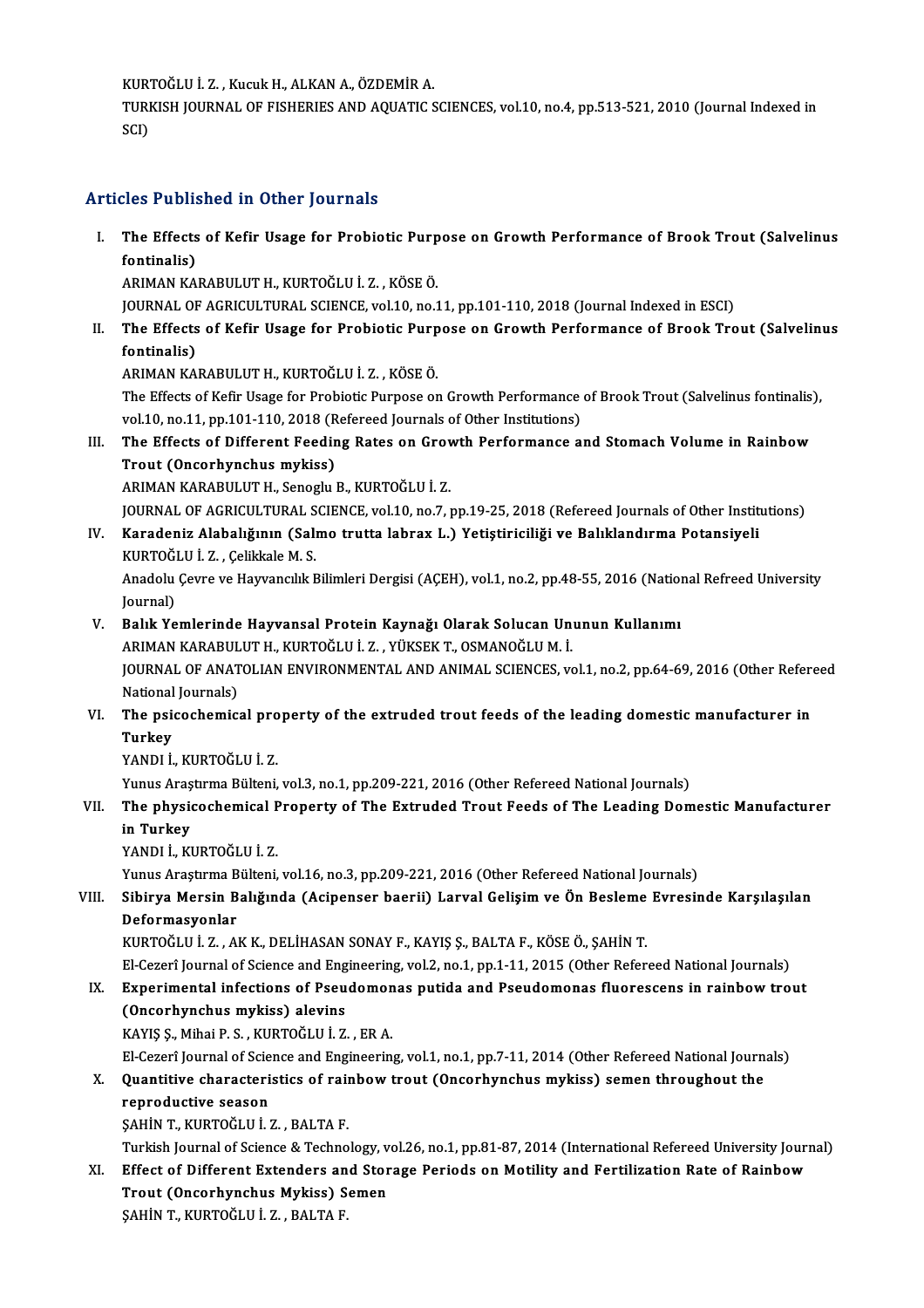Universal Journal of Agricultural Research, vol.1, no.3, pp.65-69, 2013 (Refereed Journals of Other Institutions)<br>Effect of different extenders and starses periods on metility and fertilization rate of rainbour trou

Universal Journal of Agricultural Research, vol.1, no.3, pp.65-69, 2013 (Refereed Journals of Other Institutions)<br>XII. Effect of different extenders and storage periods on motility and fertilization rate of rainbow tro Universal Journal of Agricultural Reflect of different extenders an<br>Concorhynchus mykiss)semen<br>SAHIN T. KUPTOČULI Z. PALTA Effect of different extenders and storage periods on motility and fertilization rate of rainbow trout (Oncorhynchus mykiss)semen<br>(Oncorhynchus mykiss)semen<br>SAHİN T., KURTOĞLU İ. Z. , BALTA F. (Oncorhynchus mykiss)semen<br>ŞAHİN T., KURTOĞLU İ. Z. , BALTA F.<br>Universal Journal of Agricultural Research, vol.1, no.3, pp.65-69, 2013 (Refereed Journals of Other Institutions)<br>Cökkusoğu Alabalığı (Oncorhynchus mykiss)'nın

ŞAHİN T., KURTOĞLU İ. Z. , BALTA F.<br>Universal Journal of Agricultural Research, vol.1, no.3, pp.65-69, 2013 (Refereed Journals of Other Institutions)<br>XIII. Gökkuşağı Alabalığı (Oncorhynchus mykiss)'nın Spermatolojik Öz Universal Jou<br>Gökkuşağı *İ*<br>Muhafazası<br>sayin T. Ku Gökkuşağı Alabalığı (Oncorh<br>Muhafazası<br>ŞAHİN T., Kurtoğlu İ. Z. , Köse Ö.<br>Evret Üniversitesi Een Bilimleri E Muhafazası<br>ŞAHİN T., Kurtoğlu İ. Z. , Köse Ö.<br>Fırat Üniversitesi Fen Bilimleri Dergisi, vol.25, no.1, pp.87-92, 2013 (National Refreed University Journal)<br>Cökkuseğu Alabalığının Onsarnbushus mykiss Ürama Maysimi Boyunsa Sp

ŞAHİN T., Kurtoğlu İ. Z. , Köse Ö.<br>Fırat Üniversitesi Fen Bilimleri Dergisi, vol.25, no.1, pp.87-92, 2013 (National Refreed University Journal)<br>XIV. Gökkuşağı Alabalığının Oncornhychus mykiss Üreme Mevsimi Boyunca Sper Fırat Üniversitesi Fen Bilimleri Derg<br>Gökkuşağı Alabalığının Oncornh<br>Spermin Kısa Süreli Muhafazası<br>SAHİN T. KURTOČLU İ. 7. KÖSE Ö Gökkuşağı Alabalığının Oncorn<br>Spermin Kısa Süreli Muhafazas<br>ŞAHİN T., KURTOĞLU İ. Z. , KÖSE Ö.<br>Evet Üniversitesi Een Bilimleri Der Spermin Kısa Süreli Muhafazası<br>ŞAHİN T., KURTOĞLU İ. Z. , KÖSE Ö.<br>Fırat Üniversitesi, Fen Bilimleri Dergisi, vol.1, pp.87-92, 2013 (Other Refereed National Journals)

- SAHİN T., KURTOĞLU İ. Z. , KÖSE Ö.<br>Fırat Üniversitesi, Fen Bilimleri Dergisi, vol.1, pp.87-92, 2013 (Other Refereed National Journals)<br>XV. Routine Oxygen Consumption Rate of The Black Sea Trout Salmo trutta labrax Pall Fırat Üniversitesi, Fen Bilimleri Dergisi, vol.1, pp.87<br>Routine Oxygen Consumption Rate of The Bl:<br>Akbulut B., ÇAKMAK E., KURTOĞLU İ. Z. , ALKAN A.<br>Journal of EisberiesSsienses sem vel 6. no.3. np.99 Routine Oxygen Consumption Rate of The Black Sea Trout Salmo trutta labrax Pallas<br>Akbulut B., ÇAKMAK E., KURTOĞLU İ. Z. , ALKAN A.<br>Journal of FisheriesSciences.com, vol.6, no.2, pp.88-95, 2012 (Refereed Journals of Other I Akbulut B., ÇAKMAK E., KURTOĞLU İ. Z. , ALKAN A.<br>Journal of FisheriesSciences.com, vol.6, no.2, pp.88-95, 2012 (Refereed Journals of Other Institutions)<br>XVI. Economic Situation of Fish Farming in Southeastern Coast of
- PETREA Ş. M. , KURTOĞLU İ. Z. , Kayış Ş., CRİSTEA V., METAXA I., COADA M. T. , PLACİNTA S. I. Economic Situation of Fish Farming in Southeastern Coast of the Black Sea<br>PETREA Ș. M. , KURTOĞLU İ. Z. , Kayış Ş., CRİSTEA V., METAXA I., COADA M. T. , PLACİNTA S. I.<br>Animal Science and Biotechnologies, vol.42, no.2, pp.7
- XVII. An analyse of Coastal Marine Aquaculture in Southeastern part of the Black Sea<br>PETREA S. M., KURTOĞLU İ. Z., Kayış S., CRİSTEA V., METAXA I., COADA M. T., PLACİNTA S. I. Animal Science and Biotechnologies, vol.42, no.2, pp.78-87, 2012 (Refereed Journals of Other<br>An analyse of Coastal Marine Aquaculture in Southeastern part of the Black Sea<br>PETREA Ş. M. , KURTOĞLU İ. Z. , Kayış Ş., CRİSTEA The Journal Lucrari Stiintifice - seria Zootehnie, vol.58, no.17, 2012 (Refereed Journals of Other Institutions)
- XVIII. Hamsi ile Beslenen Mersin Morinalarının Büyüme Performansı Akbulut B., KURTOĞLU İ. Z., ÇAKMAK E., AKSUNGUR N. Yunus Araştırma Bülteni, vol.11, no.1, pp.21-26, 2011 (Other Refereed National Journals) Akbulut B., KURTOĞLU İ. Z. , ÇAKMAK E., AKSUNGUR N.<br>Yunus Araştırma Bülteni, vol.11, no.1, pp.21-26, 2011 (Other Refereed<br>XIX. Alabalıklarda Probiyotik Uygulamalarının Bugünü ve Geleceği<br>CAN E. KUPTOĞLU İ. 7. Muratban K. A
	- CAN E., KURTOĞLU İ. Z. , Murathan K., AKHAN S., KIZAK V., KOCABAŞ M., KÖSE Ö., DEMİRTAŞ EROL N., DELİHASAN<br>SONAY F., OTHAN A. Alabalıklarda Prol<br>CAN E., KURTOĞLU İ<br>SONAY F., OTHAN A.<br>Türk Bilimsel Derlen CAN E., KURTOĞLU İ. Z. , Murathan K., AKHAN S., KIZAK V., KOCABAŞ M., KÖSE Ö., DEMİRTAŞ<br>SONAY F., OTHAN A.<br>Türk Bilimsel Derlemeler Dergisi, vol.4, pp.45-52, 2011 (Other Refereed National Journals)<br>Kanadaniz dan yakalanan

XX. Karadeniz den yakalanan ve tanklarda mezgit ile beslenen gençmersin morinalarının Huso huso büyüme performansı Türk Bilimsel Derlemele<br>Karadeniz den yakala<br>büyüme performansı<br>Althulut B. GAKMAK E. I büyüme performansı<br>Akbulut B., ÇAKMAK E., KURTOĞLU İ. Z. , AKSUNGUR N.<br>Journal of FisheriesSciences.com, vol.4, no.2, pp.184-189, 2010 (Refereed Journals of Other Institutions)<br>Yanhalu Darasine Burakılan Kanadaniz Alabalığ

Akbulut B., ÇAKMAK E., KURTOĞLU İ. Z., AKSUNGUR N.

Akbulut B., ÇAKMAK E., KURTOĞLU İ. Z. , AKSUNGUR N.<br>Journal of FisheriesSciences.com, vol.4, no.2, pp.184-189, 2010 (Refereed Journals of Other Institutions)<br>XXI. Yanbolu Deresine Bırakılan Karadeniz Alabalığının Salmo Journal of FisheriesSciences<br>Yanbolu Deresine Bırakıl<br>Büyümesi ve Beslenmesi<br>CAKMAK E. AK.a. AKSUNCI Yanbolu Deresine Bırakılan Karadeniz Alabalığının Salmo trutta labrax Pallas 1811 Geri<br>Büyümesi ve Beslenmesi<br>ÇAKMAK E., AK o., AKSUNGUR N., FİRİDİN Ş., ÇAVDAR Y., AKSUNGUR M., KURTOĞLU İ. Z. , ZENGİN B.<br>SDÜ Fğirdir Su Ürü

Büyümesi ve Beslenmesi<br>ÇAKMAK E., AK o., AKSUNGUR N., FİRİDİN Ş., ÇAVDAR Y., AKSUNGUR M., KURTOĞLU İ. Z. , ZENGİN B.<br>SDÜ Eğirdir Su Ürünleri Fakültesi Dergisi, vol.6, no.1, pp.1-13, 2010 (Other Refereed National Journals)<br> CAKMAK E., AK o., AKSUNGUR N., FİRİDİN Ş., CAVDAR Y., AKSUNGUR M., KURTOĞLU İ. Z. , ZENGİN<br>SDÜ Eğirdir Su Ürünleri Fakültesi Dergisi, vol.6, no.1, pp.1-13, 2010 (Other Refereed National Jou<br>XXII. Historical development and

SDÜ Eğirdir Su Ürünleri Fakültesi Dergisi, vol.6, no.1, pp.1<br>Historical development and future projection of aq<br>Akbulut B., KURTOĞLU İ. Z. , ÜSTÜNDAĞ E., AKSUNGUR M.<br>Journal of EisheriesSsienses som vol.2, no.2, nn.76, 95, Historical development and future projection of aquaculture in the Black Sea Region<br>Akbulut B., KURTOĞLU İ. Z. , ÜSTÜNDAĞ E., AKSUNGUR M.<br>Journal of FisheriesSciences.com, vol.3, no.2, pp.76-85, 2009 (Refereed Journals of

- Akbulut B., KURTOĞLU İ. Z. , ÜSTÜNDAĞ E., AKSUNGUR M.<br>Journal of FisheriesSciences.com, vol.3, no.2, pp.76-85, 2009 (Refereed Journals of Other Institutions)<br>XXIII. Karadeniz Alabalığı Salmo trutta labrax nın Ön Beslem Journal of FisheriesSciences.com, vol.3, no.2, pp.76-85, 2009 (Referee Karadeniz Alabalığı Salmo trutta labrax nın Ön Besleme Evres<br>KURTOĞLU İ. Z. , ÇAKMAK E., BAŞÇINAR N., AKSUNGUR N., ÇAVDAR Y.<br>SDÜ Fğirdir Su Ürünleri Fe Karadeniz Alabalığı Salmo trutta labrax nın Ön Besleme Evresinde Yem Tercihinin Belirlenme<br>KURTOĞLU İ. Z. , ÇAKMAK E., BAŞÇINAR N., AKSUNGUR N., ÇAVDAR Y.<br>SDÜ Eğirdir Su Ürünleri Fakültesi Dergisi, vol.4, no.1, pp.10-21, 2 SDÜ Eğirdir Su Ürünleri Fakültesi Dergisi, vol.4, no.1, pp.10-21, 2008 (Other Refereed National Journals)
- KURTOĞLU İ. Z. , ÇAKMAK E., BAŞÇINAR N., AKSUNGUR N., ÇAVDAR Y.<br>SDÜ Eğirdir Su Ürünleri Fakültesi Dergisi, vol.4, no.1, pp.10-21, 2008 (<br>XXIV. Karadeniz Bölgesi Kültür Balıkçılığı Alabalık Yetiştiriciliği<br>KURTOĞLU İ. Z. , Yunus Araştırma Bülteni, vol.7, no.1, pp.10-14, 2007 (Other Refereed National Journals) KURTOĞLU İ. Z. , ÇAKMAK E.<br>Yunus Araştırma Bülteni, vol.7, no.1, pp.10-14, 2007 (Other Refereed National Journals)<br>XXV. Trabzon Sera Gölündeki Kerevit Popülasyonunun Durumu Üzerine Bir Ön Değerlendirme<br>ZENCİN M. KURTOĞ
- Yunus Araştırma Bülteni, vo<br><mark>Trabzon Sera Gölündeki</mark><br>ZENGİN M., KURTOĞLU İ. Z.<br><sup>Yunus Arastuma Bülteni, vo</sup> Trabzon Sera Gölündeki Kerevit Popülasyonunun Durumu Üzerine Bir Ön D<br>ZENGİN M., KURTOĞLU İ. Z.<br>Yunus Araştırma Bülteni, vol.6, no.2, pp.6-7, 2006 (Other Refereed National Journals)<br>Doğu Karadoniz Bölgesi İs Su Vetistinisi

ZENGİN M., KURTOĞLU İ. Z.<br>Yunus Araştırma Bülteni, vol.6, no.2, pp.6-7, 2006 (Other Refereed National Jour<br>XXVI. Doğu Karadeniz Bölgesi İç Su Yetiştiricilik İşletmelerinin Örgütlenmesi Yunus Araştırm<br><mark>Doğu Karadeı</mark><br>KURTOĞLU İ. Z.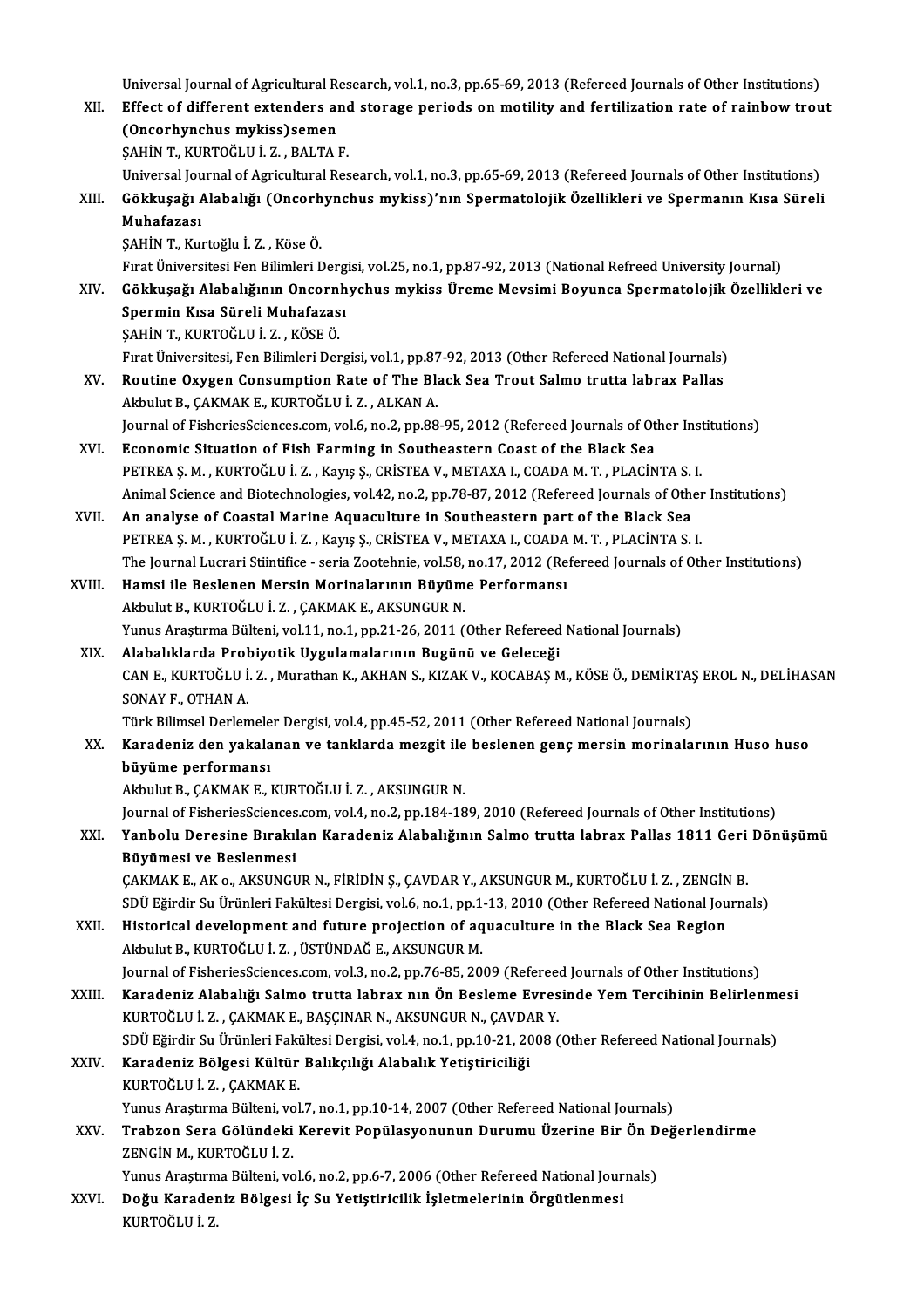Yunus Araştırma Bülteni, vol.3, no.1, pp.1-3, 2006 (Other Refereed National Journals)<br>Su Ününlerinde Arastırma ve Colistirme

- XXVII. Su Ürünlerinde Araştırma ve Geliştirme<br>NİLGÜN A., KURTOĞLU İ. Z. Yunus Araştırma Bülteni, vo<br><mark>Su Ürünlerinde Araştırm</mark><br>NİLGÜN A., KURTOĞLU İ. Z.<br><sup>Yunus</sup> Arastuma Bülteni, va Yunus Araştırma Bülteni, vol.2, no.1, pp.4-6, 2004 (Other Refereed National Journals) NİLGÜN A., KURTOĞLU İ. Z.<br>Yunus Araştırma Bülteni, vol.2, no.1, pp.4-6, 2004 (Other Refereed National Journals)<br>XXVIII. Comparison of Chemical Contents and Consumer Acceptance of Albino Rainbow Trout Oncorhyncus<br>mykiss
- Yunus Araştırma Bülteni, vol.2, no.1, pp.4-6, 2004 (Other Refereed National Journals)<br>Comparison of Chemical Contents and Consumer Acceptance of Albino Rainbow Trout Oncorhyncus<br>mykiss Walbaum 1782 with Brook Trout Salveli Comparison of<br>mykiss Walbau<br>Rainbow Trout<br>*vö*cr s *v*uproč mykiss Walbaum 1782 with Brook Trout Salvelinus fontinalis Mitchill 1814 and Normal Pigmented<br>Rainbow Trout<br>KÖSE S., KURTOĞLU İ. Z. , ERKEBAY C., DEĞİRMENCİ A., BAŞÇINAR N.

Ege Journal of Fisheries Aquatic Sciences, vol.18, no.1, pp.81-86, 2001 (Other Refereed National Journals)

XXIX. Saf ve Karışık Olarak Yetiştirilen Gökkuşağı (Oncorhynchusmykiss) ve kaynak (Salvelinus fontinalis) Ege Journal of Fisheries Aquatic Sciences, vol.18, no.1, pp.81-86, 2001 (Other Refereed National Journals)<br>Saf ve Karışık Olarak Yetiştirilen Gökkuşağı (Oncorhynchus mykiss) ve kaynak (Salvelinus fonti<br>alabalıklarının Büyü Saf ve Karışık Olarak Yetiştirilen Gökkuşağı (Oncorhynchus mykiss) ve kaynak (Salvelinus fontin alabalıklarının Büyüme Performansları, Yem Tüketimi ve Yem Değerlendirme Oranları, Growth<br>Performance, Food Intake and Feed Co alabalıklarının Büyüme Performansları, Yem Tüketimi ve Yem Değerlendir<br>Performance, Food Intake and Feed Converison Ratios in Rainbow (Onche<br>Brook Trout (Salvelinus fontinalis) Reared as a Single and Mixed Species<br>Olamus İ Performance, Food Intake and Feed Converison Ratios in Rainbow (Onchorynchus mykiss) and<br>Brook Trout (Salvelinus fontinalis) Reared as a Single and Mixed Species<br>Okumuş İ., Çelikkale M. S., KURTOĞLU İ. Z., Başçınar N. Turkish Journal of Veterinary and Animal Sciences, vol.23, pp.123-130, 1999 (Other Refereed National Journals)

### Books&Book Chapters

- ooks & Book Chapters<br>I. Karadeniz Alabalığı Salmo trutta labrax Yetiştiriciliği El Kitabı<br>KUPTOČLUİ Z. BASCINAR N. HACLS CAVDAR V. Eroğlu O. AKSINCİ KURTOĞLU İ. Z. , BAŞÇINAR N., HACI S., ÇAVDAR Y., Eroğlu O., AKSUNGUR N., FİRİDİN Ş., ÜSTÜNDAĞ E.<br>Su Ürünleri Merkez Araştırma Enstitüsü Müdürlüğü, Trabzon, 2010 Karadeniz Alabalığı Salmo trutta labrax Yetiştiriciliği El Kita<br>KURTOĞLU İ. Z. , BAŞÇINAR N., HACI S., ÇAVDAR Y., Eroğlu O., AKSUN<br>Su Ürünleri Merkez Araştırma Enstitüsü Müdürlüğü, Trabzon, 2010<br>Conoral overviow of Turkish KURTOĞLU İ. Z. , BAŞÇINAR N., HACI S., ÇAVDAR Y., Eroğlu O., AKSUNGUR N., F<br>Su Ürünleri Merkez Araştırma Enstitüsü Müdürlüğü, Trabzon, 2010<br>II. General overview of Turkish sea trout (Salmo trutta L.) populations<br>Olumus i.
- Su Ürünleri Merkez Araştırma Enstitüsü Müdürli<br>General overview of Turkish sea trout (Sal<br>Okumuş i., KURTOĞLU İ. Z. , ATASARAL ŞAHİN Ş.<br>in: Sea Trout Biology Conservation and Managar in: Sea Trout Biology Conservation and Management, Graeme Harris, Nigel Milner, Editor, Blackwell Publishing Ltd.,<br>pp.115-127, 2007 Okumuş i., KURTOĞLU İ. Z., ATASARAL ŞAHİN Ş.

## Refereed Congress / Symposium Publications in Proceedings

- efereed Congress / Symposium Publications in Proceedings<br>I. Türkiye Su Ürünleri Yetiştiriciliğinde Biofloc Teknolojisinin Uygulanma Potansiyeli<br>Minaz M.AKK KURTOĞULİ Z Türkiye Su Ürünleri Yetiştiric<br>Minaz M., AK K., KURTOĞLU İ. Z.<br>21 Husal Su Ürünleri Sennegray Türkiye Su Ürünleri Yetiştiriciliğinde Biofloc Teknolojisinin Uygul:<br>MİNAZ M., AK K., KURTOĞLU İ. Z.<br>21.Ulusal Su Ürünleri Sempozyumu, Erzurum, Turkey, 15 November 2021<br>Farklı Jaık Yağunluklarının Sibirya Margin Balığı (As
- MİNAZ M., AK K., KURTOĞLU İ. Z.<br>21.Ulusal Su Ürünleri Sempozyumu, Erzurum, Turkey, 15 November 2021<br>II. Farklı Işık Yoğunluklarının Sibirya Mersin Balığı (Acipenser baeri)'nın Yavru Büyüme Performansına<br>Ethilori 21.Ulusa<br>Farklı I:<br>Etkileri<br><sup>KUPTO</sub>č</sup> Farklı Işık Yoğunluklarının Sibirya Mersin Balığı (Acipenser baeri)'nın Ya<br>Etkileri<br>KURTOĞLU İ. Z. , AK K., DELİHASAN SONAY F., KAYIŞ Ş., BALTA F., YANDI İ., KÖSE Ö.<br>17 S., Ürünleri Somnozuumu İstanbul Turkey an 162

Etkileri<br>KURTOĞLU İ. Z. , AK K., DELİHASAN SONAY F., KAYIŞ Ş.,<br>17. Su Ürünleri Sempozyumu, İstanbul, Turkey, pp.162<br>Gökkuşeği, Alabalıkların, (Onserbunshus mukiss V

KURTOĞLU İ. Z. , AK K., DELİHASAN SONAY F., KAYIŞ Ş., BALTA F., YANDI İ., KÖSE Ö.<br>17. Su Ürünleri Sempozyumu, İstanbul, Turkey, pp.162<br>III. Gökkuşağı Alabalıkların (Oncorhynchus mykiss Walbaum, 1792)'da Görülen Gaz Kab 17. Su Ürünleri Sempoz<br>Gökkuşağı Alabalıkla<br>Üzerine Bir Çalışma.<br>BALTA E. DENCİZ BAL

BALTA F., DENGİZ BALTA Z., KAYIŞ Ş., KURTOĞLU İ. Z. , İPEK Z. Z. , ER A., SEREZLİ R., AKHAN S. Üzerine Bir Çalışma.<br>BALTA F., DENGİZ BALTA Z., KAYIŞ Ş., KURTOĞLU İ. Z. ,<br>17. Su Ürünleri Sempozyumu, İstanbul, Turkey, pp.132<br>MERSİN BALIKLARININ YEMI ERİNDE ALTERNAT BALTA F., DENGİZ BALTA Z., KAYIŞ Ş., KURTOĞLU İ. Z. , İPEK Z. Z. , ER A., SEREZLİ R., AKHAN S.<br>17. Su Ürünleri Sempozyumu, İstanbul, Turkey, pp.132<br>IV. MERSİN BALIKLARININ YEMLERİNDE ALTERNATİF YEM KAYNAKLARI KULLANIMI VE

- 17. Su Ürünleri Sempozyumu, İstanbul, T<br>MERSİN BALIKLARININ YEMLERİND<br>YETİŞTİRİCİLİĞİ AÇISINDAN ÖNEMİ<br>ARIMAN KARARILLIT HE KÖSE ÖLKUPTO MERSİN BALIKLARININ YEMLERİNDE ALTERNATİF Y<br>YETİŞTİRİCİLİĞİ AÇISINDAN ÖNEMİ<br>ARIMAN KARABULUT H., KÖSE Ö., KURTOĞLU İ. Z. , KIRIM B.<br>L Uluslanarası Bilim ve İnquesuon Kongresi 26, 29 Aygust 2 **YETİŞTİRİCİLİĞİ AÇISINDAN ÖNEMİ**<br>ARIMAN KARABULUT H., KÖSE Ö., KURTOĞLU İ. Z. , KIRIM B.<br>I. Uluslararası Bilim ve İnovasyon Kongresi, 26 - 29 August 2019 ARIMAN KARABULUT H., KÖSE Ö., KURTOĞLU İ. Z. , KIRIM B.<br>I. Uluslararası Bilim ve İnovasyon Kongresi, 26 - 29 August 2019<br>V. An overview of the environmental impact of feeding in aquaculture<br>ARIMAN KARABULUT H. KURTOĞLU İ.
- I. Uluslararası Bilim ve İnovasyon Kongresi, 26 29<br>An overview of the environmental impact of<br>ARIMAN KARABULUT H., KURTOĞLU İ. Z. , KÖSE Ö.<br>The 2nd International UNIDOKAR Black See Symne The 2nd International UNIDOKAP Black Sea Symposium "on Biodiversity", Samsun, Turkey, 28 - 30 November 2018, vol.1, pp.71-76 ARIMAN KARABULUT H., KURTOĞLU İ. Z., KÖSE Ö. The 2nd International UNIDOKAP Black Sea Symposium "on Biodiversity", Samsun, Turkey, 28 - 30 Nover<br>2018, vol.1, pp.71-76<br>VI. Effects of Exogenous Enzyme Supplementation in Diets on Growth Performance of Siberian<br>Sturgeon
- 2018, vol.1, pp.71-76<br>Effects of Exogenous Enzy<br>Sturgeon, Acipenser baeri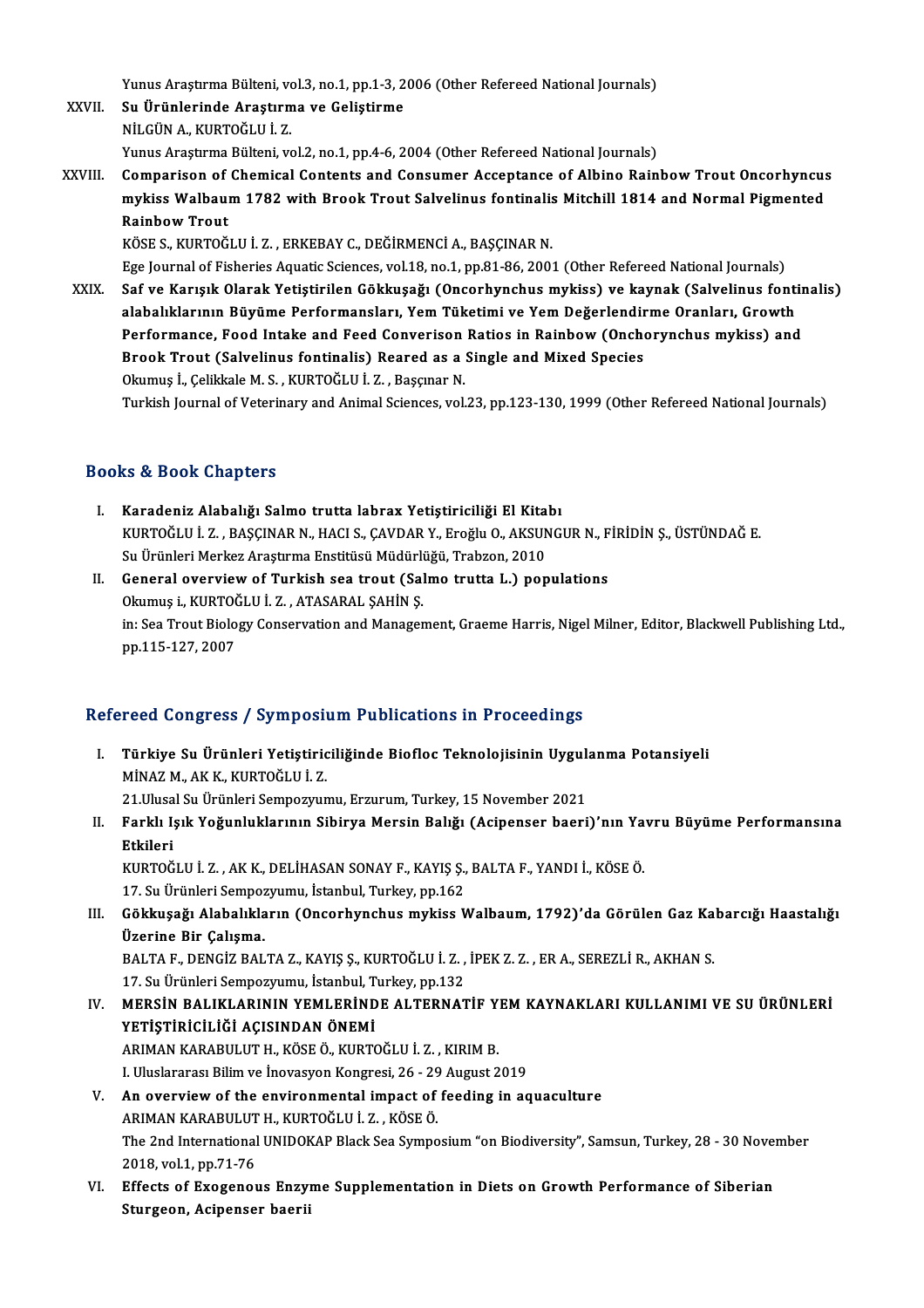ARIMANKARABULUTH.,KURTOĞLUİ.Z. ,KÖSEÖ.,Altaş S.

ARIMAN KARABULUT H., KURTOĞLU İ. Z. , KÖSE Ö., Altaş S.<br>International Symposium Ecology 2018 19-23 June 2018 Kastamonu, Turkey, Kastamonu, Turkey, 19 - 23 June<br>2018. pp.399.400. ARIMAN KARABUL<br>International Symp<br>2018, pp.399-400<br>Efects of Crouth

International Symposium Ecology 2018 19-23 June 2018 Kastamonu, Turkey, Kastamonu, Turkey, 19 - 23 Jur<br>2018, pp.399-400<br>VII. Efects of Growth Performance and Survival Rate of Brook Trout (Salvelinus fontinalis) of Kefir<br>We 2018, pp.399-400<br>Efects of Growth Performal<br>Usedfor Probiotic Purpose<br>Arman Karabulut H. Kurtoğlu Efects of Growth Performance and Survival<br>Usedfor Probiotic Purpose<br>Arıman Karabulut H., Kurtoğlu İ. Z. , Güleryüz G. G.<br>1th INTERNATIONAL WATER CONCRESS Afyanka Usedfor Probiotic Purpose<br>Arıman Karabulut H., Kurtoğlu İ. Z. , Güleryüz G. G.<br>1th INTERNATIONAL WATER CONGRESS, Afyonkarahisar, Turkey, 26 - 29 October 2017, vol.1, no.1, pp.38<br>Trout Cultivation in Cagos and Socio esenemi Arıman Karabulut H., Kurtoğlu İ. Z. , Güleryüz G. G.<br>1th INTERNATIONAL WATER CONGRESS, Afyonkarahisar, Turkey, 26 - 29 October 2017, vol.1, no.1, p<br>11. Trout Cultivation in Cages and Socio-economic Contribution in Eastern 1th INTERNATIONAL WATER CONGRESS, Afyonkarahisar<br>Trout Cultivation in Cages and Socio-economic Con<br>KURTOĞLU İ. Z. , AK K., KAYIŞ Ş., ARIMAN KARABULUT H.<br>1th INTERNATIONAL WATER CONGRESS, Afron Turkey Trout Cultivation in Cages and Socio-economic Contribution in Eastern Black Sea Regi<br>KURTOĞLU İ. Z. , AK K., KAYIŞ Ş., ARIMAN KARABULUT H.<br>1th INTERNATIONAL WATER CONGRESS, Afyon, Turkey, 26 - 29 October 2017, vol.1, no.1, KURTOĞLU İ. Z. , AK K., KAYIŞ Ş., ARIMAN KARABULUT H.<br>1th INTERNATIONAL WATER CONGRESS, Afyon, Turkey, 26 - 29 October 2017, vol.1, no.1, pp.39<br>IX. Karaca mersin balığı (Acipenser gueldenstaedtii) yemlerinde mezgit bal 1th INTERNATIONAL W<br>Karaca mersin balığı<br>performansına etkisi<br>APIMAN KARAPIJI JIT H Karaca mersin balığı (Acipenser gueldenstaedtii) yem<br>performansına etkisi<br>ARIMAN KARABULUT H., KURTOĞLU İ. Z. , OSMANOĞLU M. İ.<br>19 Ulucel Su Ürünleri Semnerrumu, Sinen Turkey, 12, 15, S performansına etkisi<br>ARIMAN KARABULUT H., KURTOĞLU İ. Z. , OSMANOĞLU M. İ.<br>19. Ulusal Su Ürünleri Sempozyumu, Sinop, Turkey, 12 - 15 September 2017, vol.1, pp.83<br>Göltkusağı Alabalığı (Ongorbungbus multise) Conadının Farklı ARIMAN KARABULUT H., KURTOĞLU İ. Z. , OSMANOĞLU M. İ.<br>19. Ulusal Su Ürünleri Sempozyumu, Sinop, Turkey, 12 - 15 September 2017, vol.1, pp.83<br>X. Gökkuşağı Alabalığı (Oncorhynchus mykiss) Gonadının Farklı Bölgelerinden A 19. Ulusal Su Ürünleri Sempozyumu, Sinop, T<br>Gökkuşağı Alabalığı (Oncorhynchus myk<br>Gelişim Performanslarının Belirlenmesi<br>KUPTOČLUİ Z., KAVIS S. Kupber Z.A., Örde Gökkuşağı Alabalığı (Oncorhynchus mykiss) G<br>Gelişim Performanslarının Belirlenmesi<br>KURTOĞLU İ. Z. , KAYIŞ Ş., Kılınboz Z. A. , Özdemir D.<br>19 Ulusal Su Ürünleri Samnamuunu Sinan Turkey 2 6elişim Performanslarının Belirlenmesi<br>19. KURTOĞLU İ. Z. , KAYIŞ Ş., Kılınboz Z. A. , Özdemir D.<br>19. Ulusal Su Ürünleri Sempozyumu, Sinop, Turkey, 12 - 15 September 2017, vol.1, no.1, pp.69 KURTOĞLU İ. Z. , KAYIŞ Ş., Kılınboz Z. A. , Özdemir D.<br>19. Ulusal Su Ürünleri Sempozyumu, Sinop, Turkey, 12 - 15 September 2017, vol.1, no.1, pp.69<br>21. FISH WELFARE UNDER THE TRANSPORTATION OF SIBERIAN STURGEON FISH (Acipe KURTOĞLU İ.Z., AKK., KAYIŞ Ş., ARIMAN KARABULUTH., Gençoğlu S. FISH WELFARE UNDER THE TRANSPORTATION OF SIBERIAN STURGEON FISH (Acipenser backdright)<br>KURTOĞLU İ. Z. , AK K., KAYIŞ Ş., ARIMAN KARABULUT H., Gençoğlu S.<br>ISS2017 2nd International Science Symposium, Tiflis, Georgia, 5 - 08 XII. EFFECT ON GROWTH PERFORMANCE OF USING HAZELNUT MEAL IN Siberian Sturgeon (Acipenser<br>baerii) DIET ISS2017 2nd International Science Symposium, Tiflis, Georgia, 5 - 08 September 2017, vol.1, no.1, pp.205 ARIMANKARABULUTH.,KırtanY.E. ,KURTOĞLUİ.Z. ISS2017 2nd International Science Symposium, Tiflis, Georgia, 5 - 08 September 2017, vol.1, no.1, pp.203 ARIMAN KARABULUT H., Kırtan Y. E. , KURTOĞLU İ. Z.<br>ISS2017 2nd International Science Symposium, Tiflis, Georgia, 5 - 08 September 2017, vol.1, no.1, pp.203<br>XIII. FISH WELFARE UNDER THE TRANSPORTATION OF SIBERIAN STURGE ISS2017 2nd International Science Symposium, Tiflis, Georgia, 5 - 08 S<br>FISH WELFARE UNDER THE TRANSPORTATION OF SIBERIAN :<br>KURTOĞLU İ. Z. , AK K., KAYIŞ Ş., ARIMAN KARABULUT H., Gençoğlu S.<br>ISS2017 2nd International Scienc FISH WELFARE UNDER THE TRANSPORTATION OF SIBERIAN STURGEON FISH (Acipenser backdright)<br>KURTOĞLU İ. Z. , AK K., KAYIŞ Ş., ARIMAN KARABULUT H., Gençoğlu S.<br>ISS2017 2nd International Science Symposium, Tiflis, Georgia, 5 - 08 KURTOĞLU İ. Z. , AK K., KAYIŞ Ş., ARIMAN KARABULUT H., Gençoğlu S.<br>ISS2017 2nd International Science Symposium, Tiflis, Georgia, 5 - 08 September 2017, vol.1, no.1, pp.205<br>XIV. FISH WELFARE UNDER THE TRANSPORTATION OF ISS2017 2nd International Science Symposium, Tiflis, Georgia, 5 - 08 S<br>FISH WELFARE UNDER THE TRANSPORTATION OF SIBERIAN :<br>KURTOĞLU İ. Z. , AK K., KAYIŞ Ş., ARIMAN KARABULUT H., Gençoğlu S.<br>ISS2017 2nd International Scienc FISH WELFARE UNDER THE TRANSPORTATION OF SIBERIAN STURGEON FISH (Acipenser backdong)<br>KURTOĞLU İ. Z. , AK K., KAYIŞ Ş., ARIMAN KARABULUT H., Gençoğlu S.<br>ISS2017 2nd International Science Symposium, Tiflis, Georgia, 5 - 08 S KURTOĞLU İ. Z. , AK K., KAYIŞ Ş., ARIMAN KARABULUT H., Gençoğlu S.<br>ISS2017 2nd International Science Symposium, Tiflis, Georgia, 5 - 08 September 2017, vol.1, no.1, pp.205<br>XV. Assessment of Environmental Impact and Use **ISS2017 2nd In<br>Assessment of**<br>Aquaculture Assessment of Environmental Impact and Use of California Red Worm (Eiser<br>Aquaculture<br>ARIMAN KARABULUT H., KURTOĞLU İ. Z. , YÜKSEK T., OSMANOĞLU M., BAYRAKTAR Z.<br>Feology Symposium *Kayseri Turkey 11 , 12 May 2017 yo*l 1 no Aquaculture<br>ARIMAN KARABULUT H., KURTOĞLU İ. Z. , YÜKSEK T., OSMANOĞLU M., BAYRAKTAR Z. XVI. Assesment of Environmental Impact and Use of California Red Worm (Eisenia fetida) in Terms of<br>Aquaculture Ecology Symposium, Kayseri, Turkey, 11 - 13 May 2017, vol.1, no.1, pp.445 Assesment of Environmental Impact and Use of California Red Worm (Eisen<br>Aquaculture<br>ARIMAN KARABULUT H., KURTOĞLU İ. Z. , YÜKSEK T., OSMANOĞLU M. İ. , Bayraktar Z.<br>ECOLOCY 2017, Kayseri Turkey, 11, 13 May 2017, vol 1 pp.44 Aquaculture<br>ARIMAN KARABULUT H., KURTOĞLU İ. Z. , YÜKSEK T., OSMANOĞL<br>ECOLOGY 2017, Kayseri, Turkey, 11 - 13 May 2017, vol.1, pp.445<br>Assessment of Environmental Impest and Use of Californi ARIMAN KARABULUT H., KURTOĞLU İ. Z. , YÜKSEK T., OSMANOĞLU M. İ. , Bayraktar Z.<br>ECOLOGY 2017, Kayseri, Turkey, 11 - 13 May 2017, vol.1, pp.445<br>XVII. Assessment of Environmental Impact and Use of California Red Worm (Ei ECOLOGY 2017, Kayseri, Turkey, 11 - 13 May 2017, vol.1, pp.445<br>Assessment of Environmental Impact and Use of Californ<br>Aquaculture.<br>ARIMAN KARABULUT H., KURTOĞLU İ. Z. , YÜKSEK T. Assessment of Environmental Impact and Use c<br>Aquaculture.<br>ARIMAN KARABULUT H., KURTOĞLU İ. Z. , YÜKSEK T.<br>Feology Symposium Kayseri Turkey, 11, 12 May 20. Aquaculture.<br>ARIMAN KARABULUT H., KURTOĞLU İ. Z. , YÜKSEK T.<br>Ecology Symposium, Kayseri, Turkey, 11 - 13 May 2017, vol.1, no.1, pp.445<br>The importange of polygulture in sustainable agusgulture. ARIMAN KARABULUT H., KURTOĞLU İ. Z. , YÜKSEK T.<br>Ecology Symposium, Kayseri, Turkey, 11 - 13 May 2017, vol.1, no.1<br>XVIII. The importance of polyculture in sustainabla aquaculture<br>SEPEZLLP, HAWEROĞLU İ. Z., Küğikağtas A Ecology Symposium, Kayseri, Turkey, 11 - 13 May 2017, v<br>The importance of polyculture in sustainabla aqua<br>SEREZLİ R., Hamzaçebi S., KURTOĞLU İ. Z. , Küçükağtaş A.<br>Future Fish Furesia 8th International Feir for Fish Impor The importance of polyculture in sustainabla aquaculture<br>SEREZLI R., Hamzaçebi S., KURTOĞLU İ. Z. , Küçükağtaş A.<br>Future Fish Eurasia, 8th International Fair for Fish Imports/Exports, Processing, Aquaculture and Fisheries, SEREZLİ R., Hamzaçebi S., KURTOĞLU İ. Z., Küçükağtaş A. Future Fish Eurasia, 8th International Fair for Fish Imports/Exports, Processing, Aquaculture<br>Turkey, 2 - 04 June 2016, vol.1, no.1, pp.7<br>XIX. The importance of the aquaponic systems in term of sustainability and urban lif Turkey, 2 - 04 June 2016, vol.1, no.1, pp.7<br>The importance of the aquaponic systems in term<br>KURTOĞLU İ. Z. , SEREZLİ R., Küçükağtaş A., Hamzaçebi S.<br>Euture Fich Euresia 8th International Feir for Fich Imper Future Fish Eurasia, 8th International Fair for Fish Imports/Exports, Processing, Aquaculture and Fisheries, İzmir,<br>Turkey, 2 - 04 June 2016, vol.1, no.1, pp.8 KURTOĞLU İ. Z., SEREZLİ R., Küçükağtaş A., Hamzaçebi S.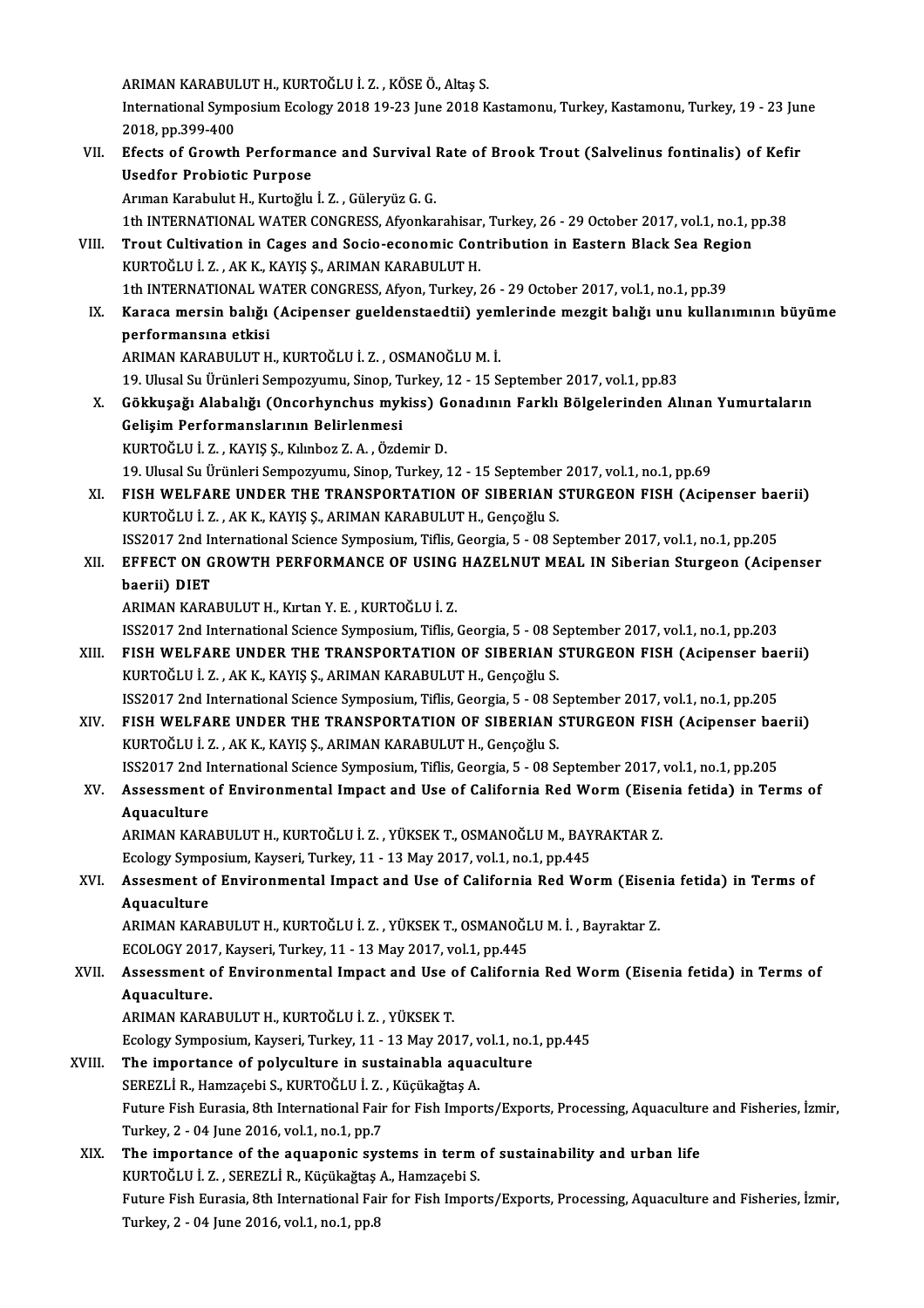| XX.     | Sibirya Acipenser baeri ve Karaca A gueldenstaedti Mersin Balığı Türlerinin Cinsiyet ve Gonadal                                                                                                           |
|---------|-----------------------------------------------------------------------------------------------------------------------------------------------------------------------------------------------------------|
|         | Gelişimin Belirlenmesi                                                                                                                                                                                    |
|         | AK K., KURTOĞLU İ. Z.                                                                                                                                                                                     |
|         | 2. ulusal su ürünleri yetiştiriciliğinde gamet biyolojisi çalıştayı, Turkey, 19 - 21 April 2016<br>Çimento kaynaklı kirleticinin yetiştiriciliği yapılan gökkuşağı Oncorhynchus mykiss ve Çoruh Salmo     |
| XXI.    | coruhensis alabalıkları üzerindeki etkileri                                                                                                                                                               |
|         | KAYIŞ Ş., ER A., KURTOĞLU İ. Z.                                                                                                                                                                           |
|         | Ekoloji sempozyumu, Turkey, 16 - 18 March 2015                                                                                                                                                            |
| XXII.   | Balık Yetiştiriciliğinde Yeşil Çayın Kullanımı ve Kurutma Sıcaklığının Yeşil Çayın (Camellia sinensis)                                                                                                    |
|         | Toplam Polifenol İçeriğine Etkisi                                                                                                                                                                         |
|         | BİLGİN Ö., BİRCAN R., ARIMAN KARABULUT H., KURTOĞLU İ. Z., KAYIŞ Ş.                                                                                                                                       |
|         | Ekoloji Sempozyumu, Sinop, Turkey, 6 - 09 May 2015                                                                                                                                                        |
| XXIII.  | Sibirya mersin balığının Asipenser baeri Doğu Karadeniz Bölgesi şartlarında kış dönemi yavru                                                                                                              |
|         | büyüme performansının belirlenmesi                                                                                                                                                                        |
|         | KURTOĞLU İ. Z., Ak K., İSMAİL K., İNCE K.                                                                                                                                                                 |
|         | Doğu Anadolu Bölgesi 5. Su Ürünleri Sempozyumu, Elazığ, Turkey, 31 May - 02 June 2014, vol.1                                                                                                              |
| XXIV.   | Karaca Mersin Balığı Acipenser gueldenstaedtii Brandt 1833 Yemlerinde Balık Unu Yerine Bitkisel                                                                                                           |
|         | Protein Olarak Fındık Küspesi Kullamının Büyüme Performansının Etkisi                                                                                                                                     |
|         | ARIMAN KARABULUT H., KURTOĞLU İ. Z., Ak K., SAMET A.                                                                                                                                                      |
|         | 17. Su Ürünleri Sempozyumu, Turkey, 3 - 06 September 2013, vol.1                                                                                                                                          |
| XXV.    | Gökkuşağı alabalıkları Oncorhynchus mykiss Görülen Gaz Kabarcığı Üzerine Bir Çalışma                                                                                                                      |
|         | BALTA F., BALTA DENGİZ Z., KAYIŞ Ş., KURTOĞLU İ. Z., İPEK Z. Z., ER A., SEREZLİ R., AKHAN S.                                                                                                              |
|         | 17. Su Ürünleri Sempozyumu, Turkey, 3 - 06 September 2013, vol.1                                                                                                                                          |
| XXVI.   | Farklı Işık Yoğunluklarının Sibirya Mersin Balığı (Acipenser baerii)'nın Yavru Büyüme                                                                                                                     |
|         | Peroformansına Etkileri<br>KURTOĞLU İ. Z., AK K., DELİHASAN SONAY F., KAYIŞ Ş., BALTA F., ARIMAN KARABULUT H., YANDI İ., Köse Ö.                                                                          |
|         | 17. Ulusal Su Ürünleri Sempozyumu, İstanbul, Turkey, 3 - 06 September 2013, vol.1, no.1, pp.162                                                                                                           |
| XXVII.  | Sibirya Mersin Balığı (Acipenser baeri)'nda Larva Gelişim ve Ön Besleme Evresinde Deformasyonlar                                                                                                          |
|         | ve Yaşama Oranlarının Belirlenmesi                                                                                                                                                                        |
|         | Kurtoğlu İ. Z., Ak K., DELİHASAN SONAY F., Kayış Ş., BALTA F., YANDI I., KOSE O.                                                                                                                          |
|         | 17. Ulusal Su Ürünleri Sempozyumu, İstanbul, Turkey, 3 - 06 September 2013, pp.161-162                                                                                                                    |
| XXVIII. | Gökkuşağı Alabalıklarında (Oncorhynchus mykiss) Görülen Gaz Kabarcığı Hastalığı Üzerine Bir                                                                                                               |
|         | Çalışma                                                                                                                                                                                                   |
|         | BALTA F., Balta Z. D., KAYIŞ Ş., KURTOĞLU İ. Z., KAÇAR Z. Z., ER A., Serezli R., Akhan S.                                                                                                                 |
|         | 17. Ulusal Su Ürünleri Sempozyumu, İstanbul, Turkey, 3 - 06 September 2013, vol.1, no.1, pp.94                                                                                                            |
| XXIX.   | Farklı Işık Yoğunluklarının Sibirya Mersin Balığı (Acipenser baerii)'nın Yavru Büyüme                                                                                                                     |
|         | Peroformansına Etkileri                                                                                                                                                                                   |
|         | KURTOĞLU İ. Z. , AK K., DELİHASAN SONAY F., KAYIŞ Ş., BALTA F., ARIMAN KARABULUT H., YANDI İ., Köse Ö.                                                                                                    |
|         | 17. Ulusal Su Ürünleri Sempozyumu, İstanbul, Turkey, 3 - 06 September 2013, vol.1, no.1, pp.162                                                                                                           |
| XXX.    | Farklı Işık Yoğunluklarının Sibirya Mersin Balığı (Acipenser baerii)'nın Yavru Büyüme                                                                                                                     |
|         | Peroformansına Etkileri                                                                                                                                                                                   |
|         | KURTOĞLU İ. Z. , AK K., DELİHASAN SONAY F., KAYIŞ Ş., BALTA F., ARIMAN KARABULUT H., YANDI İ., Köse Ö.                                                                                                    |
|         | 17. Ulusal Su Ürünleri Sempozyumu, İstanbul, Turkey, 3 - 06 September 2013, vol.1, no.1, pp.162                                                                                                           |
| XXXI.   | Farklı Işık Yoğunluklarının Sibirya Mersin Balığı (Acipenser baerii)'nın Yavru Büyüme                                                                                                                     |
|         | Peroformansına Etkileri                                                                                                                                                                                   |
|         | KURTOĞLU İ. Z. , AK K., DELİHASAN SONAY F., KAYIŞ Ş., BALTA F., ARIMAN KARABULUT H., YANDI İ., Köse Ö.<br>17. Ulusal Su Ürünleri Sempozyumu, İstanbul, Turkey, 3 - 06 September 2013, vol.1, no.1, pp.162 |
|         | Karaca Mersin Balığı (Acipencer gueldenstaedtii Brandt, 1833) Yemlerinde Bitkisel Protein Olarak                                                                                                          |
| XXXII.  | Fındık Küspesi Kullanımının Büyüme Performansına Etkisi                                                                                                                                                   |
|         | ARIMAN KARABULUT H., KURTOĞLU İ. Z., AK K., ALTAŞ S.                                                                                                                                                      |
|         | XVII Ulusal Su Ürünleri Sempozyumu, İstanbul, Turkey, 3 - 06 September 2013, pp.150                                                                                                                       |
|         |                                                                                                                                                                                                           |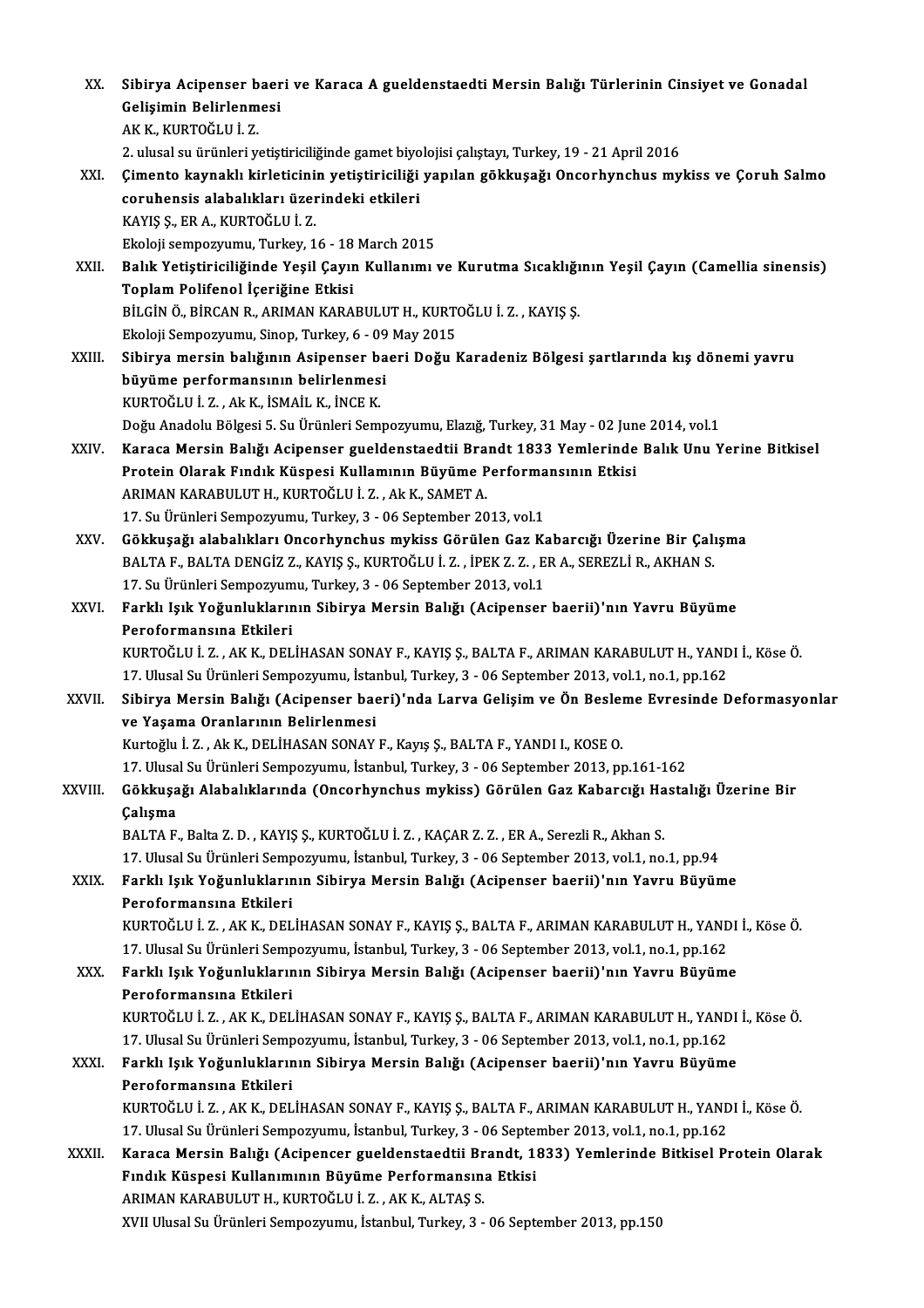| <b>XXXIII</b> | Gökkuşağı Alabalığında Oncorhynchus mykiss Walbaum Farklı Yemleme Miktarlarının Büyüme Mide<br>Hacmi ve Et Verim Özelliklerine Etkisi |
|---------------|---------------------------------------------------------------------------------------------------------------------------------------|
|               | ARIMAN KARABULUT H., SENOGLU B., KURTOĞLU İ. Z.                                                                                       |
|               | 3. Ulusal Alabalık Sempozyumu, Turkey, 24 - 26 May 2013, vol.1                                                                        |
| XXXIV.        | Farklı Işık Yoğunluklarının Kaynak Alabalığı (Salvelinus fontinalis)'nın Büyüme Performansına                                         |
|               | Etkileri.                                                                                                                             |
|               | KURTOĞLU İ.Z.                                                                                                                         |
|               | 3. Ulusal Alabalık Sempozyumu, Kastamonu, Turkey, 24 - 27 May 2013, pp.1-2                                                            |
| <b>XXXV</b>   | Polikültür Şartlarında Sibirya Mersin Balığı (Acipenser baeri) ve Gökkuşağı Alabalığı (Oncorhynchus                                   |
|               | mykiss)'nın Yetiştiricilik Performansının Karşılaştırılması                                                                           |
|               | KURTOĞLU İ.Z., Ak K., DELİHASAN SONAY F., ŞAHİN T.                                                                                    |
|               | 3. Ulusal Alabalık Sempozyumu, Kastamonu, Turkey, 24 - 26 May 2013, pp.24                                                             |
| <b>XXXVI</b>  | Gökkuşağı Alabalığında (Oncorhynchus mykiss Walbaum) Farklı Yemleme Miktarlarının Büyüme,                                             |
|               | Mide Hacmi ve Et Verim Özelliklerine Etkisi                                                                                           |
|               | Senoglu B., ARIMAN KARABULUT H., KURTOĞLU İ.Z.                                                                                        |
|               | 3. Ulusal Alabalık Kongresi, Kastamonu, Turkey, 24 - 26 May 2013, pp.25                                                               |
| XXXVII.       | Fırtına Havzasında Sürdürülebilir Balık Yetiştiriciliği                                                                               |
|               | KURTOĞLU İ.Z.                                                                                                                         |
|               | Fırtına Vadisi Sempozyumu, Rize, Turkey, 26 - 27 April 2013, vol.1                                                                    |
| XXXVIII.      | Çoruh Alabalığı (Salmo Coruhensis) Yetiştiriciliğinde Kefirin Probiyotik olarak Etkisi                                                |
|               | KURTOĞLU İ. Z. , Can E., Erdamar H., DELİHASAN SONAY F., Locabaş m., Aksu Ö., Kayış Ş., Köse Ö., Akhan S., Kayım                      |
|               | М.                                                                                                                                    |
|               | XVI. Ulusal Su Ürünleri Sempozyumu, 25-27 Ekim 2011, Antalya, Antalya, Turkey, 25 - 27 November 2011, pp.258                          |
| <b>XXXIX</b>  | Kuzey Fırat Dere Alabalığı (Salmo trutta)'nın Bireysel Büyüme Performansının değerlendirilmesi                                        |
|               | ARIMAN KARABULUT H., YANDI İ., KURTOĞLU İ. Z., TURAN D., Senoglu B.                                                                   |
|               | XVI Ulusal Su Ürünleri Sempozyumu, Antalya, Turkey, 25 - 27 October 2011, pp 91                                                       |
| XL.           | Çoruh Alabalığı(Salmo Coruhensis) Yetiştiriciliğinde Kefirin Probiyotik olarak Etkisi.                                                |
|               | KURTOĞLU İ. Z., CAN E., Erdamar H., DELİHASAN SONAY F., KOCABAŞ M., AKSU Ö., KAYIŞ Ş., KÖSE Ö., AKHAN S.,                             |
|               | KAYIM M.                                                                                                                              |
|               | XVI. Ulusal Su Ürünleri Sempozyumu, Antalya, Turkey, 25 - 27 October 2011, pp.258                                                     |
| XLI.          | Karadeniz alabalığında smoltifikasyonun belirlenmesi için kan parametrelerinin analizi                                                |
|               | KURTOĞLU İ. Z., Çelikkale M. S., Okumuş İ., AKSUNGUR M., ÇAKMAK E., FİRİDİN Ş., NİLGÜN A., ÇAVDAR Y., BAYRAM                          |
|               | Z.                                                                                                                                    |
|               | Doğal Alabalık Çalıştayı: Sürdürülebilir Yetiştiricilik, Koruma ve Balıklandırma, Turkey, 22 - 23 October 2009, vol.1                 |
| XLII.         | Karadeniz alabalığında yavru ve filetoluk büyütme çalışmaları                                                                         |
|               | AKSUNGUR N., ÇAKMAK E., AKSUNGUR M., BAŞÇINAR N., KURTOĞLU İ. Z. , FİRİDİN Ş., YAHYA Ç., ZENGİN B.                                    |
|               | Doğal Alabalık Çalıştayı: Sürdürülebilir Yetiştiricilik, Koruma ve Balıklandırma, Turkey, 22 - 23 October 2009, vol.1                 |
| XLIII.        | Karadeniz alabalığının kültüre alma süreci ve sürdürülebilir yetiştiricilik                                                           |
|               | ÇAKMAK E., KURTOĞLU İ. Z. , ÇAVDAR Y., AKSUNGUR N., BAŞÇINAR N., FİRİDİN Ş., ZENGİN B., ESENBUĞA H.                                   |
|               | Doğal Alabalık Çalıştayı: Sürdürülebilir Yetiştiricilik, Koruma ve Balıklandırma, Turkey, 22 - 23 October 2009, vol.1                 |
| XLIV.         | Karadeniz alabalığı üretimi sağımı ve yumurta verimliliği çalışmaları                                                                 |
|               | FİRİDİN Ş., ÇAKMAK E., KURTOĞLU İ. Z., ÇAVDAR Y., AKSUNGUR N., ERGÜN H.                                                               |
|               | Doğal Alabalık Çalıştayı: Sürdürülebilir Yetiştiricilik, Koruma ve Balıklandırma, Turkey, 22 - 23 October 2009, vol.1                 |
| XLV.          | Türkiye Deniz Balıkları Kuluçkahanelerinin Ekonomik Analizi ve Sürdürülebilirliği The Turkish                                         |
|               | Journal of Fisheries and Aquatic Sciences degisinde yayınlandı                                                                        |
|               | KURTOĞLU İ. Z., KÜÇÜK H., ALKAN A., ÖZDEMİR A.                                                                                        |
|               | 15. Ulusal Su Ürünleri Sempozyum Programı, Turkey, 1 - 04 July 2009                                                                   |
| XLVI.         | Karadeniz Alabalığında Salmo trutta labrax Smoltlaşma                                                                                 |
|               | KURTOĞLU İ. Z., AKSUNGUR M., ÇAKMAK E., FİRİDİN Ş., AKSUNGUR N., ÇAVDAR Y., ZENGİN B., Çelikkale M. S.,                               |
|               | Okumuş İ.                                                                                                                             |
|               | 15. Ulusal Su Ürünleri Sempozyum Programı, Turkey, 1 - 04 July 2009                                                                   |
|               |                                                                                                                                       |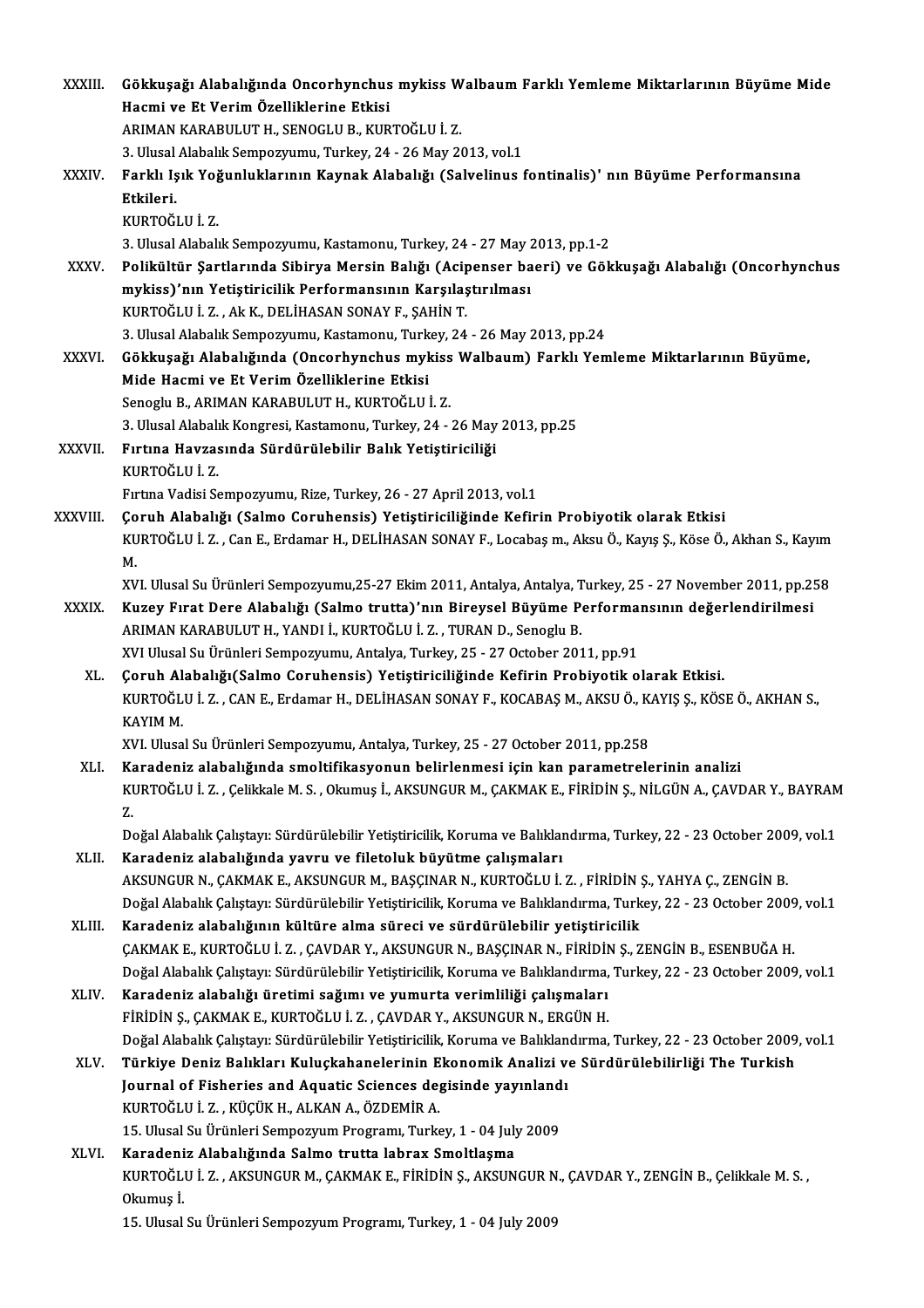| XLVII.  | Karadeniz Alabalığı Salmo trutta labrax Pallas 1811 nın Embriyonal Gelişiminin İncelenmesi                    |
|---------|---------------------------------------------------------------------------------------------------------------|
|         | FİRİDİN Ş., ÇAKMAK E., AKSUNGUR N., KURTOĞLU İ. Z.                                                            |
|         | 15. Ulusal Su Ürünleri Sempozyum Programı, Turkey, 1 - 04 July 2009                                           |
| XLVIII. | Karadeniz Alabalığı Salmo trutta labrax Kültüre Alma Süreci ve Anaç Stok Yönetimi                             |
|         | ÇAKMAK E., KURTOĞLU İ. Z. , ÇAVDAR Y., AKSUNGUR N., FİRİDİN Ş., BAŞÇINAR N., MUHARREM A., ESENBUĞA H.,        |
|         | ZENGIN B.                                                                                                     |
|         | 15. Ulusal Su Ürünleri Sempozyum Programı, Turkey, 1 - 04 July 2009                                           |
| XLIX.   | Akarsu Balıklandırmasına Bir Örnek Yanbolu Deresi                                                             |
|         | ÇAKMAK E., AK O., AKSUNGUR N., FİRİDİN Ş., ÇAVDAR Y., AKSUNGUR M., KURTOĞLU İ. Z. , ZENGİN B.                 |
|         | 15. Ulusal Su Ürünleri Sempozyum Programı, Turkey, 1 - 04 July 2009                                           |
| L.      | Deniz Suyuna Adapte Edilmiş ve Farklı Canlı Ağırlıklara Sahip Karadeniz Alabalıklarının Oksijen               |
|         | Tüketiminin Belirlenmesi                                                                                      |
|         | Akbulut B., ÇAKMAK E., KURTOĞLU İ.Z., ALKAN A.                                                                |
|         | 15. Ulusal Su Ürünleri Sempozyumu, Turkey, 1 - 04 July 2009                                                   |
| LI.     | Türkiye Deniz Balıkları Kuluçkahanelerinin Ekonomik Analizi ve Sürdürülebilirliği                             |
|         | KURTOĞLU İ.Z., KÜÇÜK H., ALKAN A., ÖZDEMİR A.                                                                 |
|         | 15. Su Ürünleri Sempozyumu, Rize, Turkey, 1 - 04 July 2009                                                    |
| LII.    | Mersin Balığında Döl Alım Çalışmaları                                                                         |
|         | KURTOĞLU İ. Z., MEMİŞ D., Akbulut B., ÇAKMAK E., AYDIN İ., HACI S., ÇAVDAR Y., AKSUNGUR N., ERCAN E.          |
|         | Mersin Balığı Çalıştayı: Koruma Stratejisi ve Üretim Çalıştayı, Turkey, 30 - 31 October 2008, pp.88-92        |
| LIII.   | Mersin Balığı Anaçlarının Gonad Gelişimi Ve Yumurta Alımı                                                     |
|         | MEMİŞ D., ERCAN E., KURTOĞLU İ. Z., Akbulut B., AYDIN İ., ÇAKMAK E., HACI S., ÇAVDAR Y., AKSUNGUR N.          |
|         | Mersin Balığı Çalıştayı: Koruma Stratejisi ve Üretim., Turkey, 30 - 31 October 2008, pp.81-86                 |
| LIV.    | Rus Mersini nde Sperm Muhafazası Karyoprezervasyon                                                            |
|         | AYDIN İ., Akbulut B., IŞIDAN H., ÇAVDAR Y., KURTOĞLU İ. Z. , ÇAKMAK E., MEMİŞ D., POLAT H., AKSUNGUR N., HACI |
|         | S, et al.                                                                                                     |
|         | Mersin Balığı Çalıştayı: Koruma Stratejisi ve Üretim Çalıştayı, Turkey, 30 - 31 October 2008, pp.93-96        |
| LV.     | Mersin Balığı Yetiştiriciliğinde Kullanılan Yumurta inkübatörleri                                             |
|         | ERCAN E., MEMIS D., KURTOĞLU İ. Z., Akbulut B., ÇAKMAK E., AYDIN İ., HACI S., ÇAVDAR Y., AKSUNGUR N.          |
|         | Mersin Balığı Çalıştayı: Koruma Stratejisi ve Üretim Çalıştayı., Turkey, 30 - 31 October 2008, pp.97-100      |
| LVI.    | Karadeniz alabalığının Salmo trutta labrax ön besleme evresinde yem tercihlerinin belirlenmesi SDÜ            |
|         | Su ürünleri Fakültesi Dergisinde yayınlandı                                                                   |
|         | KURTOĞLU İ. Z., ÇAKMAK E., BAŞÇINAR N., AKSUNGUR N., ÇAVDAR Y.                                                |
|         | 1. Ulusal Alabalık Sempozyumu, Isparta, Turkey, 14 - 16 October 2008                                          |
| LVII.   | Effects of Stocking Density on Growth Performance Feed Conversion and Production of the Brook                 |
|         | <b>Trout Salvelinus fontinalis</b>                                                                            |
|         | OKUMUŞ K., BAŞÇINAR N., KURTOĞLU İ. Z. , YILMAZ K.                                                            |
|         | FISHECO First International Symposium on Fisheries and Ecology Proceedings, 2 - 04 September 1998, pp.224-230 |
| LVIII.  | Egg Production in a brook trout broodstock fecundity egg size and correlation of body weight                  |
|         | AKBULUT B., OKUMUŞ İ., BAŞÇINAR N., KURTOĞLU İ. Z.                                                            |
|         | FISHECO First International Symposium on Fisheries and Ecology Proceedings, 2 - 04 September 1998, pp.162-166 |
| LIX.    | The Present State and Potential of Coastal Aquaculture in the Black Sea                                       |
|         | Çelikkale M. S., Okumuş İ., BAŞÇINAR N., KURTOĞLU İ. Z.                                                       |
|         | FISHECO First International Symposium on Fisheries and Ecology Proceedings, 2 - 04 September 1998, pp.152-161 |
| LX.     | Comparison of Chemical Contents and Consumer Acceptance of Albino Rainbow trout Oncorhyncus                   |
|         | mykiss with Normal Rainbow Trout and Brook trout Salvelinus fontinalis                                        |
|         | KÖSE S., KURTOĞLU İ. Z., ERKEBAY C., DEĞİRMENCİ A., BAŞÇINAR N.                                               |
|         | FISHECO First International Symposium on Fisheries and Ecology Proceedings, 2 - 04 September 1998             |
| LXI.    | Egg Production in a Brook Trout (Salvelinus fontinalis) Broodstock: Fecundity, Egg Size and                   |
|         | <b>Corelation of Body Weight</b>                                                                              |
|         | AKBULUT B., OKUMUŞ İ., BAŞÇINAR N., KURTOĞLU İ. Z. , ŞAHİN T.                                                 |
|         |                                                                                                               |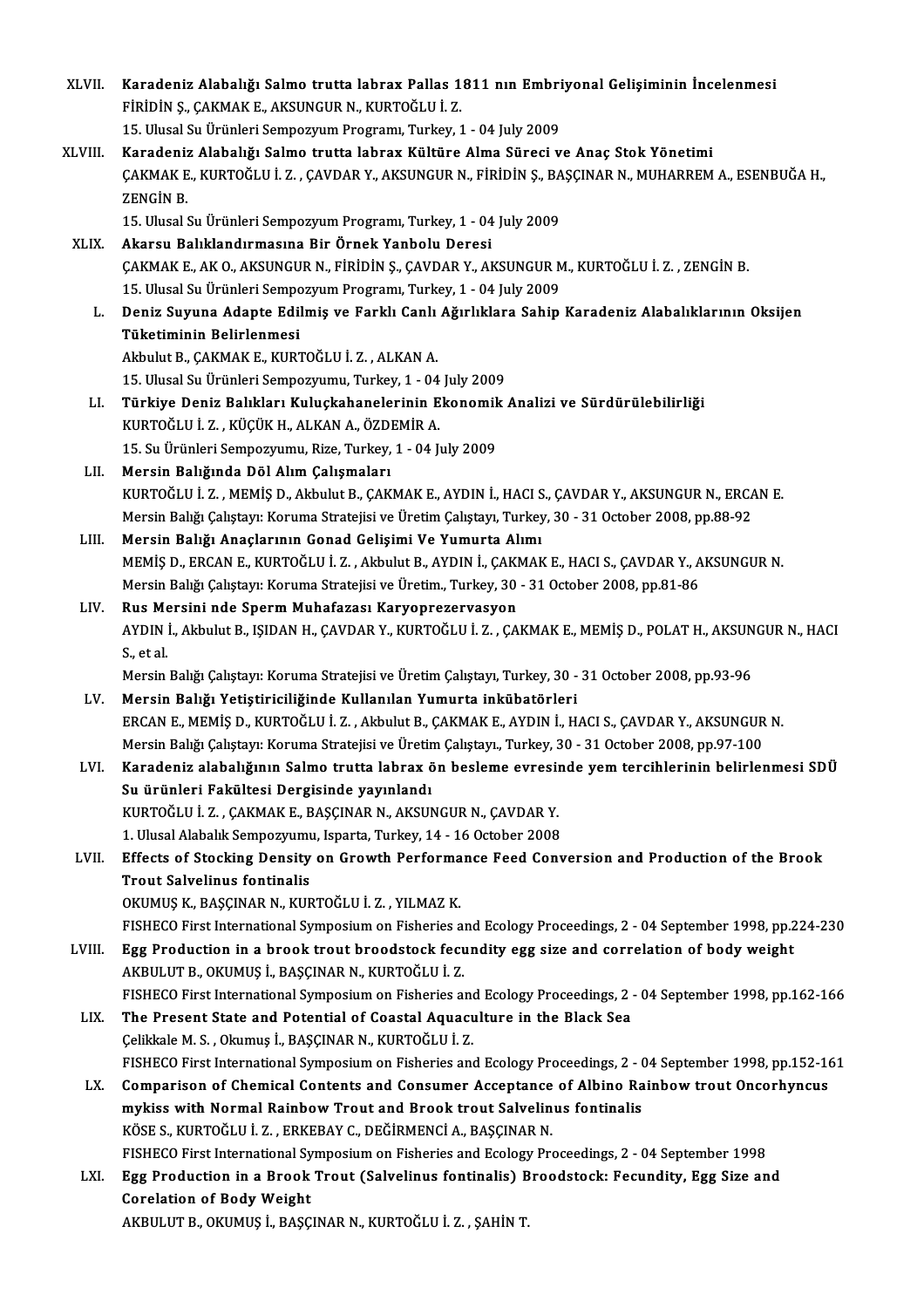First International Symposium on Fisheries and Ecology, Trabzon, Turkey, 2 - 04 September 1998, pp.162-166<br>Trabron kuylarında av kirliliğinin balıkalık faaliyatlari üzerine etkileri

- First International Symposium on Fisheries and Ecology, Trabzon, Turkey, 2 04<br>LXII. Trabzon kıyılarında su kirliliğinin balıkçılık faaliyetleri üzerine etkileri<br>ERÜZ G SİVRİ N. BORAN M. KURTOĞLU İ.Z First International Symposium on Fisheries a<br>Trabzon kıyılarında su kirliliğinin balıkç<br>ERÜZ C., SİVRİ N., BORAN M., KURTOĞLU İ. Z.<br>III. S., Ününleri Semnestanımı, Turkey, 10, 12 Trabzon kıyılarında su kirliliğinin balıkçılık faaliyetleri üzerine etkileri<br>ERÜZ C., SİVRİ N., BORAN M., KURTOĞLU İ. Z. LXIII. Kaynak alabalığının Doğu Karadeniz koşullarında deniz suyu ve tatlısu ortamlarındaki büyüme ve kültür potansiyeli III. Su Ürünleri Sempozyumu, Turkey, 10 - 12 June 1998 Kaynak alabalığının Doğu Karadeniz koşullarınd:<br>kültür potansiyeli<br>Okumuş İ., BAŞÇINAR N., ALKAN M. Z. , KURTOĞLU İ. Z.<br>III.S., Ürünleri Semnezuumu, Turkey, 10, 12 lune 1995 kültür potansiyeli<br>Okumuş İ., BAŞÇINAR N., ALKAN M. Z. , KURTOĞLU İ. Z.<br>III. Su Ürünleri Sempozyumu, Turkey, 10 - 12 June 1998<br>Gökkuseği ve kavnak alabalığının et yerim özellikl Okumuş İ., BAŞÇINAR N., ALKAN M. Z. , KURTOĞLU İ. Z.<br>III. Su Ürünleri Sempozyumu, Turkey, 10 - 12 June 1998<br>LXIV. Gökkuşağı ve kaynak alabalığının et verim özellikleri ve etin biyokimyasal bileşimlerinin<br>karşılaştırılm III. Su Ürünleri Sen<br>Gökkuşağı ve ka<sub>l</sub><br>karşılaştırılması<br>Celikkala M. S., KU Gökkuşağı ve kaynak alabalığının et verim özellikleri v<br>karşılaştırılması<br>Çelikkale M. S. , KURTOĞLU İ. Z. , ŞAHİN S., SİVRİ N., AKYOL A.<br>III. Su Ürünleri Semnegyumu, Turkey, 10, 12 June 1999 karşılaştırılması<br>Çelikkale M. S. , KURTOĞLU İ. Z. , ŞAHİN S., SİVRİ N., AKYOL A.<br>III. Su Ürünleri Sempozyumu, Turkey, 10 - 12 June 1998 LXV. Gökkuşağı alabalığında tuzluluğunbüyüme yemtüketimi ve yemdeğerlendirme üzerine etkisi 17 19 Eylül 1997 Isparta Gökkuşağı alabalığında tuzluluğunbüyüme yem tüketimi ve yem d<br>Eylül 1997 Isparta<br>Çelikkale M. S. , Okumuş İ., BAŞÇINAR N., KURTOĞLU İ. Z. , DEĞİRMENCİ A.<br>IY Illusel Su Ürünleri Semnezzumu, Turkey 17 , 19 Sentember 1997 <mark>Eylül 1997 Isparta</mark><br>Çelikkale M. S. , Okumuş İ., BAŞÇINAR N., KURTOĞLU İ. Z. , DEĞİRMEN<br>IX Ulusal Su Ürünleri Sempozyumu, Turkey, 17 - 19 September 1997<br>Hamsinin balık vetistinisiliğinde nratejn kaynağı olarak kuller Celikkale M. S. , Okumuş İ., BAŞÇINAR N., KURTOĞLU İ. Z. , DEĞİRMENCİ A.<br>IX Ulusal Su Ürünleri Sempozyumu, Turkey, 17 - 19 September 1997<br>LXVI. Hamsinin balık yetiştiriciliğinde protein kaynağı olarak kullanılmasının b
- IX Ulusal Su Ürünleri Sempozy<br>Hamsinin balık yetiştiriciliğ<br>açısında değerlendirilmesi<br><sup>vöçe s</sup>. ZENÇİN M. KUPTOČL Hamsinin balık yetiştiriciliğinde protein k<br>açısında değerlendirilmesi<br>KÖSE S., ZENGİN M., KURTOĞLU İ. Z. , TABAK İ.<br>IV Ulusel Sı, Üzünleri Semnewnumu, Turkey, 17 açısında değerlendirilmesi<br>KÖSE S., ZENGİN M., KURTOĞLU İ. Z. , TABAK İ.<br>IX Ulusal Su Ürünleri Sempozyumu, Turkey, 17 - 19 September 1997<br>Peniz kafaslari ve tatlısı: beyyeleninde staklanan göklmasğı s
- KÖSE S., ZENGİN M., KURTOĞLU İ. Z. , TABAK İ.<br>IX Ulusal Su Ürünleri Sempozyumu, Turkey, 17 19 September 1997<br>LXVII. Deniz kafesleri ve tatlısu havuzlarında stoklanan gökkuşağı alabalığı anaçlarının sağım zamanı<br>yumur IX Ulusal Su Ürünleri Sempozyumu, Turkey, 17 - 1?<br>Deniz kafesleri ve tatlısu havuzlarında stokla<br>yumurta verimi ve yumurta kalite özellikleri<br>Okumus İ. ÜSTÜNDAĞ G. KURTOĞLU İ. Z. BASCIN Okumuş İ., ÜSTÜNDAĞ C., KURTOĞLU İ. Z., BAŞÇINAR N. IX Ulusal Su Ürünleri Sempozyumu, Turkey, 17 - 19 September 1997

## Other Publications

I. Assessment of Environmental Impact and Use of California RedWorm(Eisenia fetida) ın terms of Aquaculture Assessment of Environmental Impact and Use of California Red Worm (Eis<br>Aquaculture<br>ARIMAN KARABULUT H., KURTOĞLU İ. Z. , YÜKSEK T., Osmanoğlu M. İ. , Bayraktar Z.<br>Other nn 445, 2017

Aquaculture<br>ARIMAN KARABULU<br>Other, pp.445, 2017

# Other, pp.445, 2017<br>Supported Projects

Kurtoğlu İ.Z., Terzi E., Küçük H., Balta F., Kayış Ş., Ak K., Project Supported by Other Official Institutions, Karadeniz Bülgesi'nde Trojoolo<br>Kurtoğlu İ. Z. , Terzi E., Küçük H., Balta F., Kayış Ş., Ak K., Project Supported by Other Official Institutions, Karad<br>Bölgesi'nde Termoklin Tabakasının Altından Su Çekerek Deniz Kafeslerinde Gökkuşağ Kurtoğlu İ. Z. , Terzi E., Küçük H., Balta F.,<br>Bölgesi'nde Termoklin Tabakasının Altıno<br>Olanaklarının Araştırılması, 2015 - 2020<br>SAHİN G. BALTA E. KAYIS S. ABIMAN K/ Bölgesi'nde Termoklin Tabakasının Altından Su Çekerek Deniz Kafeslerinde Gökkuşağı Alabalığının Yazlatılma<br>Olanaklarının Araştırılması, 2015 - 2020<br>ŞAHİN C., BALTA F., KAYIŞ Ş., ARIMAN KARABULUT H., DELİHASAN SONAY F., KUR

Olanaklarının Araştırılması, 2015 - 2020<br>ŞAHİN C., BALTA F., KAYIŞ Ş., ARIMAN KARABULUT H., DELİHASAN SONAY F., KURTOĞLU İ. Z. , KALAYCI F., KORAL S.,<br>YEŞİLÇİÇEK T., CEYLAN Y., Project Supported by Higher Education Institu Akvaryum Sisteminin Kurulması Ve Karadeniz Araştırma Gemisinin Örnekleme Özelliklerinin Geliştirilmesi, 2016 - 2018 YEŞİLÇİÇEK T., CEYLAN Y., Project Supported by Higher Education Institutions, Su Ürünleri Fakültesi Kapalı Devre<br>Akvaryum Sisteminin Kurulması Ve Karadeniz Araştırma Gemisinin Örnekleme Özelliklerinin Geliştirilmesi, 2016 Akvaryum Sisteminin Kurulması Ve Karadeniz Araştırma Gemisinin Örnekleme Özelliklerinin Geliştirilmesi, 2016 - 201<br>ARIMAN KARABULUT H., BALTA F., KURTOĞLU İ. Z. , Project Supported by Higher Education Institutions, Fındık ARIMA<br>ve Eks<br>2018<br>DELIE ve Eksojen Enzim İlavesiyle Hazırlanan Rasyonun Balığın Büyüme Performansına ve Sindirilme Oranına Etkisi, 2015<br>2018<br>DELİHASAN SONAY F., BALTA F., KURTOĞLU İ. Z. , ER A., KAYA C., AK K., ÖNDER M. Y. , GÜRSOY H. E. , BAŞÇIN

2018<br>DELİHASAN SONAY F., BALTA F., KURTOĞLU İ. Z. , ER A., KAYA C., AK K., ÖNDER M. Y. , GÜRSOY H. E. , BAŞÇINAR N.,<br>Project Supported by Higher Education Institutions, Diploid ve Triploid Çoruh Alabalığı (Salmo coruhensis DELİHASAN SONAY F., BALTA F., KURTOĞLU İ. Z. , ER A., KAYA C., AK K., Öl<br>Project Supported by Higher Education Institutions, Diploid ve Triploid Ço<br>Farklı Işık Şiddetinde Besin Kesesi Tüketiminin Belirlenmesi, 2014 - 2017 Farklı Işık Şiddetinde Besin Kesesi Tüketiminin Belirlenmesi, 2014 - 2017<br>Activities in Scientific Journals